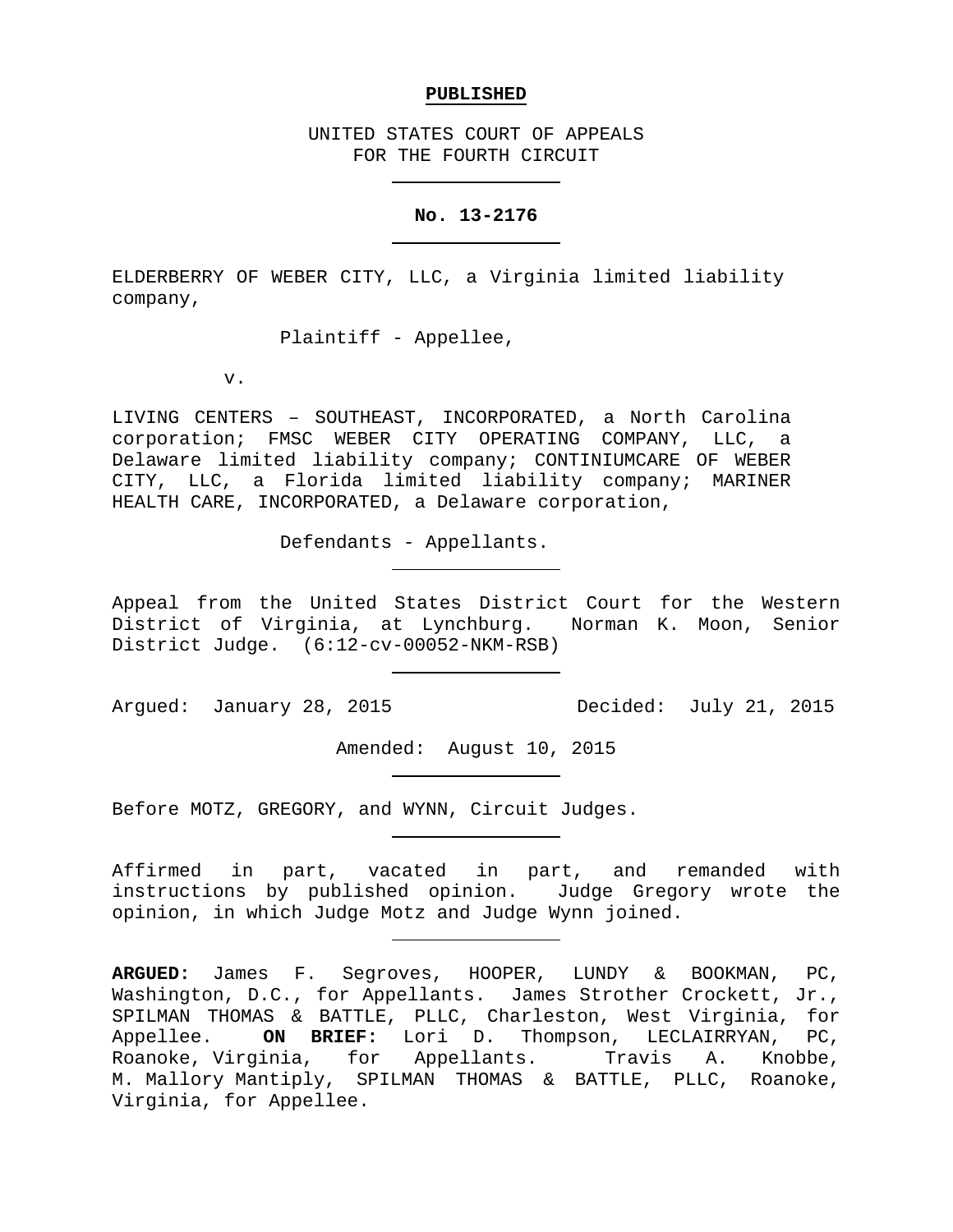GREGORY, Circuit Judge:

Plaintiff-appellee Elderberry of Weber City, LLC ("Elderberry") filed this civil action in the Western District of Virginia alleging breach of a lease for a skilled nursing facility against defendants-appellants Living Centers – Southeast, Inc. ("Living Centers"), FMSC Weber City Operating Company, LLC ("FMSC"), and ContiniumCare of Weber City ("Continium"), and breach of a guaranty contract against defendant-appellant Mariner Health Care, Inc. ("Mariner"). Separately, in the Northern District of Georgia, Mariner filed a declaratory judgment action against Elderberry, seeking a declaration that it had no obligations under the guaranty. The two actions were consolidated in the Western District of Virginia. The district court denied the parties' cross motions for summary judgment but held that the guaranty was enforceable against Mariner. Following a bench trial, the district court entered judgment in favor of Elderberry on all counts, and found the appellants jointly and severally liable for accrued and future damages amounting to \$2,742,029.50, plus pre- and postjudgment interest at the rate of 0.13%. Because the district court erred in awarding damages that accrued after the termination of the lease, we vacate in part and remand for the district court to recalculate damages for the appropriate time period.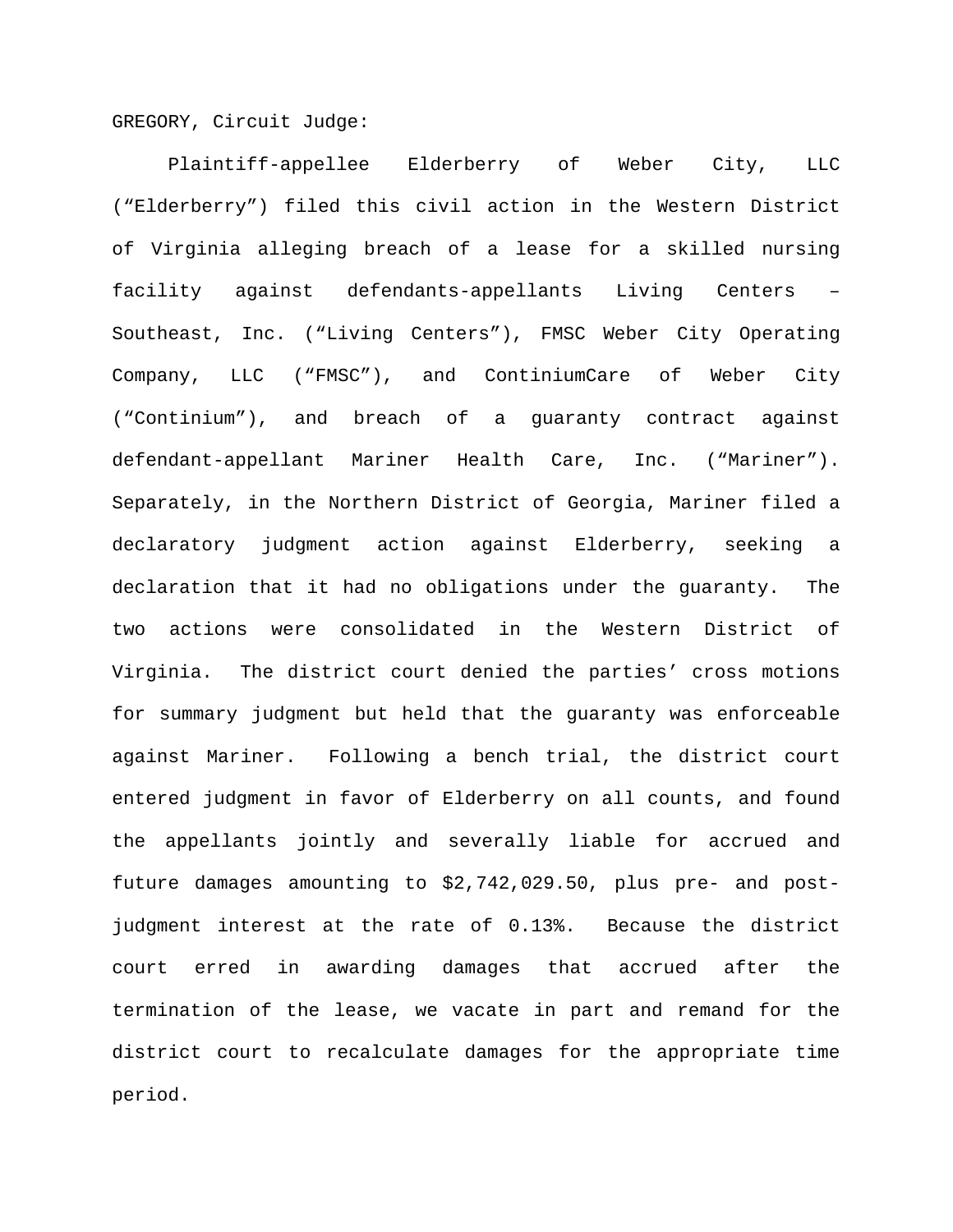At the center of this lease and contract dispute is a skilled nursing facility located in Weber City, Virginia. Elderberry leased the facility to Living Centers in November 2000 for a 10-year term. Initially, Living Centers was not permitted to assign the lease without prior written permission from Elderberry. However, in 2006, the lease was amended to allow Living Centers to assign the lease to FMSC or any of its subsidiaries or affiliates without prior approval from Elderberry so long as Living Centers first obtained a guaranty from Mariner.<sup>[1](#page-2-0)</sup> In accordance with the amendment, the lease reset for a new 10-year term commencing at the completion of certain construction and improvements to the facility, and thus a new lease expiration date was set for April 2017. The required guaranty was attached as Exhibit E to the lease amendment, and was signed by then Executive Vice President and Chief Financial Officer of Mariner, Boyd P. Gentry.

On January 18, 2007, Living Centers assigned the lease to FMSC. FMSC, in turn, reassigned it to Continium in November 2011.<sup>2</sup> In the midst of the assignments and amendments, the

**I.**

<span id="page-2-0"></span><sup>&</sup>lt;sup>1</sup> Living Centers is a wholly owned subsidiary of Mariner, while FMSC is 75% owned by Mariner through subsidiaries.

<span id="page-2-1"></span><sup>2</sup> Continium is owned and controlled by Avi Klein who was at the time a manager of FMSC.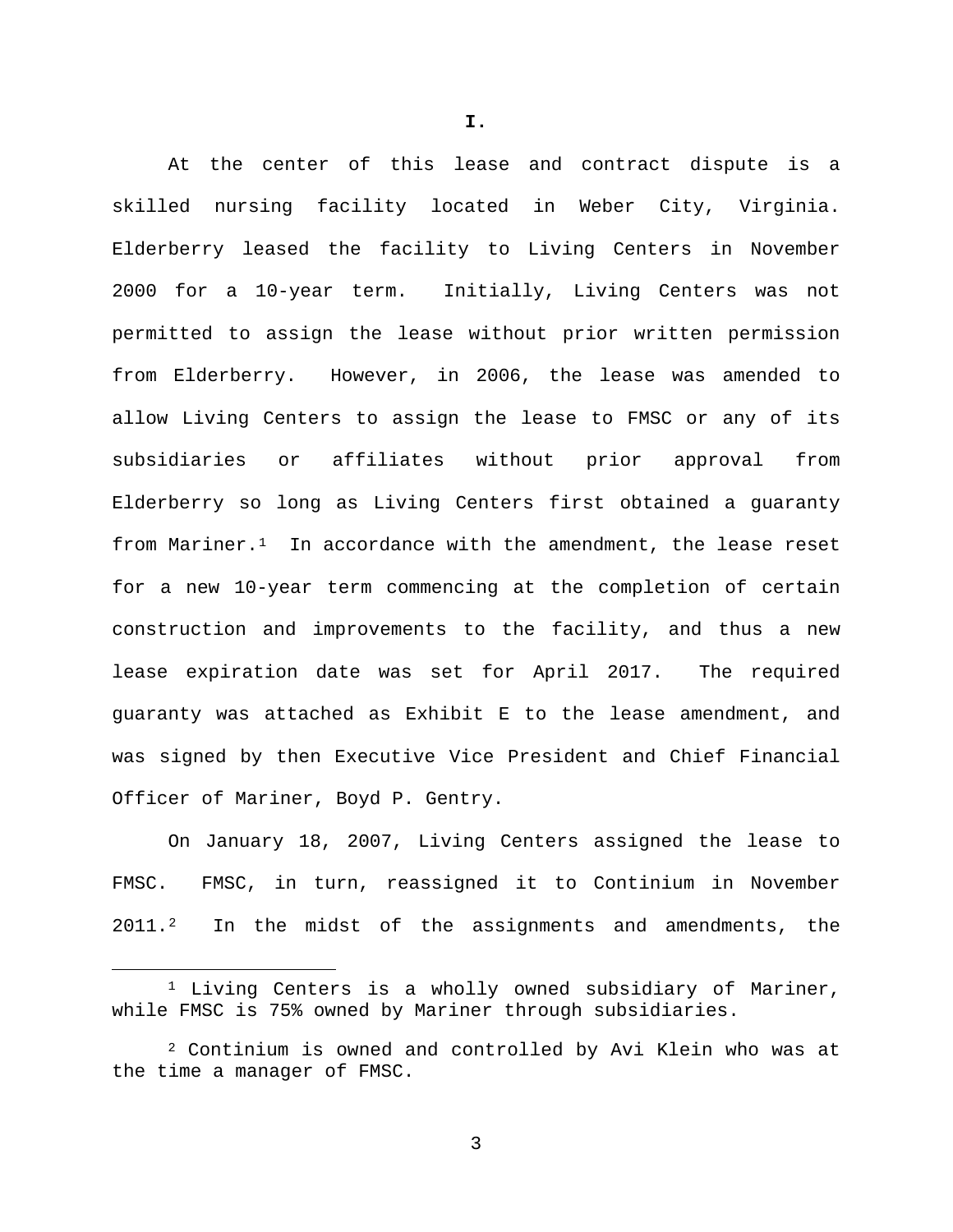facility was subject to numerous problems, including being listed as a "Special Focus Facility,"[3](#page-3-0) nonpayment of utility vendors, and interruptions of gas and phone service.

Continium ceased making rent payments after March 2012. Although Elderberry and Continium thereafter attempted to negotiate rent reductions, Continium indicated in May 2012 that it was no longer able to make rent payments. Elderberry's attempts to locate a new tenant were initially unsuccessful because of, among other problems, the facility's placement on the Special Focus Facility list.

Eventually, Elderberry hired Smith/Packett Med-Com, LLC ("Smith/Packett") to locate a new tenant, conduct lease negotiations, and provide asset management services. The two entities signed an August 8, 2012 asset management agreement, under which Elderberry agreed to pay Smith/Packett a \$150,000 signing fee for securing a new tenant, a \$375,000 value fee on June 1, 2015, so long as the new tenant was not then in default under the new lease, and a monthly management fee of 10% of the new tenant's rent payable.

Subsequent to signing the asset management agreement, on August 15, 2015, Elderberry sent Living Centers, Continium,

<span id="page-3-0"></span><sup>&</sup>lt;sup>3</sup> Special Focus Facilities are "subject to more frequent health and safety inspections." J.A. 781.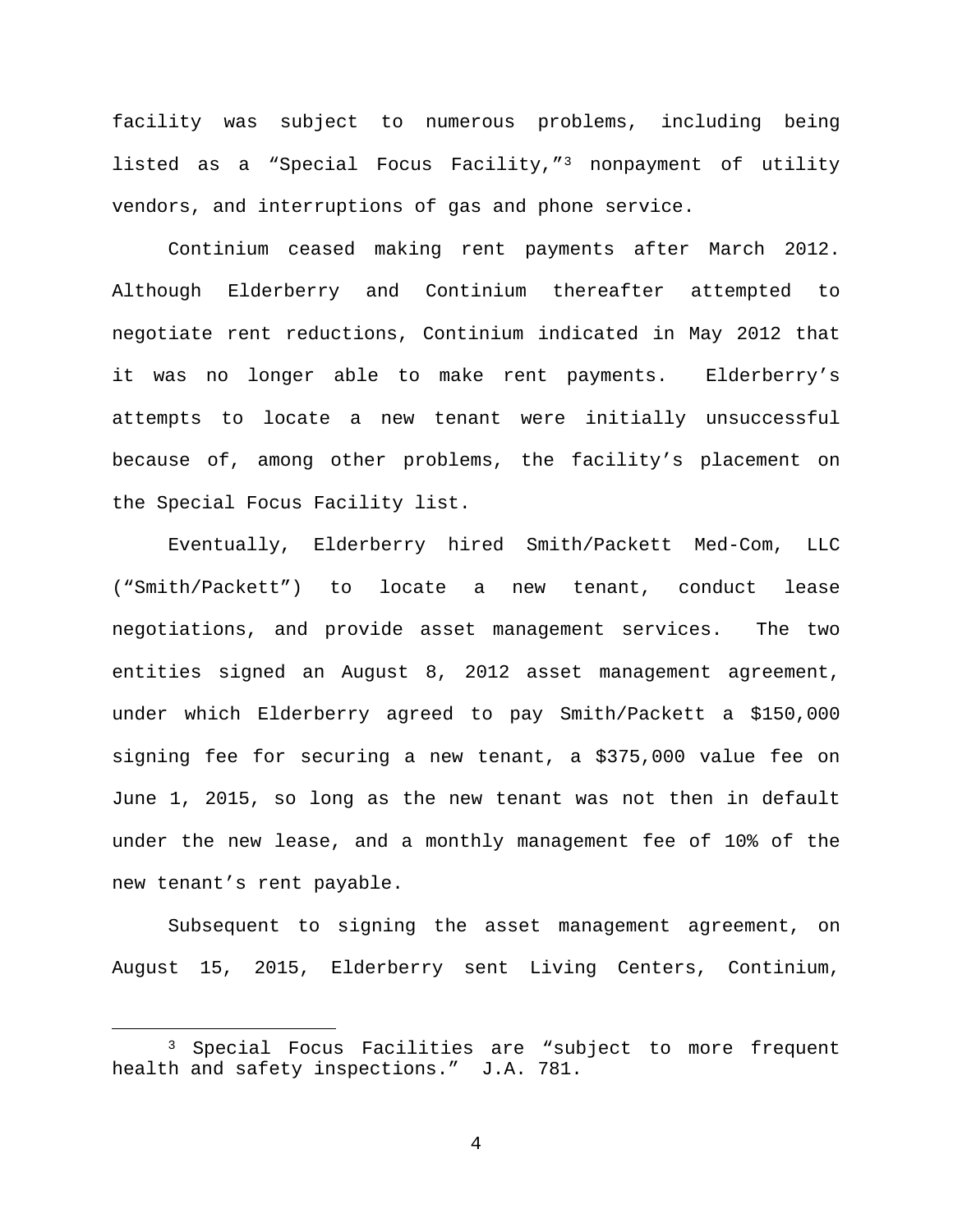Mariner, and their attorneys at the Bernstein Law Firm a letter demanding immediate payment of past due rent. The letter indicated that if the payments were not made, Elderberry would "be entitled to proceed with pursuit of its remedies under the Lease, including, but not limited to, seeking damages in court, termination of the Lease, and/or taking possession of the Property." J.A. 201-02. The requested past due rent payments were not made. Rather, on August 17, 2012, Continium discharged the remaining residents and abandoned the facility.

On August 24, 2012, Elderberry mailed the appellants a letter bearing the subject line, "**LEASE TERMINATION NOTICE**." J.A. 607. The letter stated: "this letter shall serve as notice that the Lease is hereby terminated, effective 12:00 midnight EST on August 24, 2012. [Elderberry] reserves all rights and remedies related to Tenant's default whether under the Lease, at law or in equity." J.A. 607.

Elderberry rehabilitated the nursing facility with Smith/Packett's help and eventually entered into a new lease with Nova Healthcare Group, LLC ("Nova") for a new 10-year term beginning January 1, 2013. During the course of lease negotiations, Nova secured from Elderberry a renovation budget and working capital totaling \$1.25 million.

One week after Elderberry sent the termination letter to the appellants, Mariner filed suit against Elderberry in the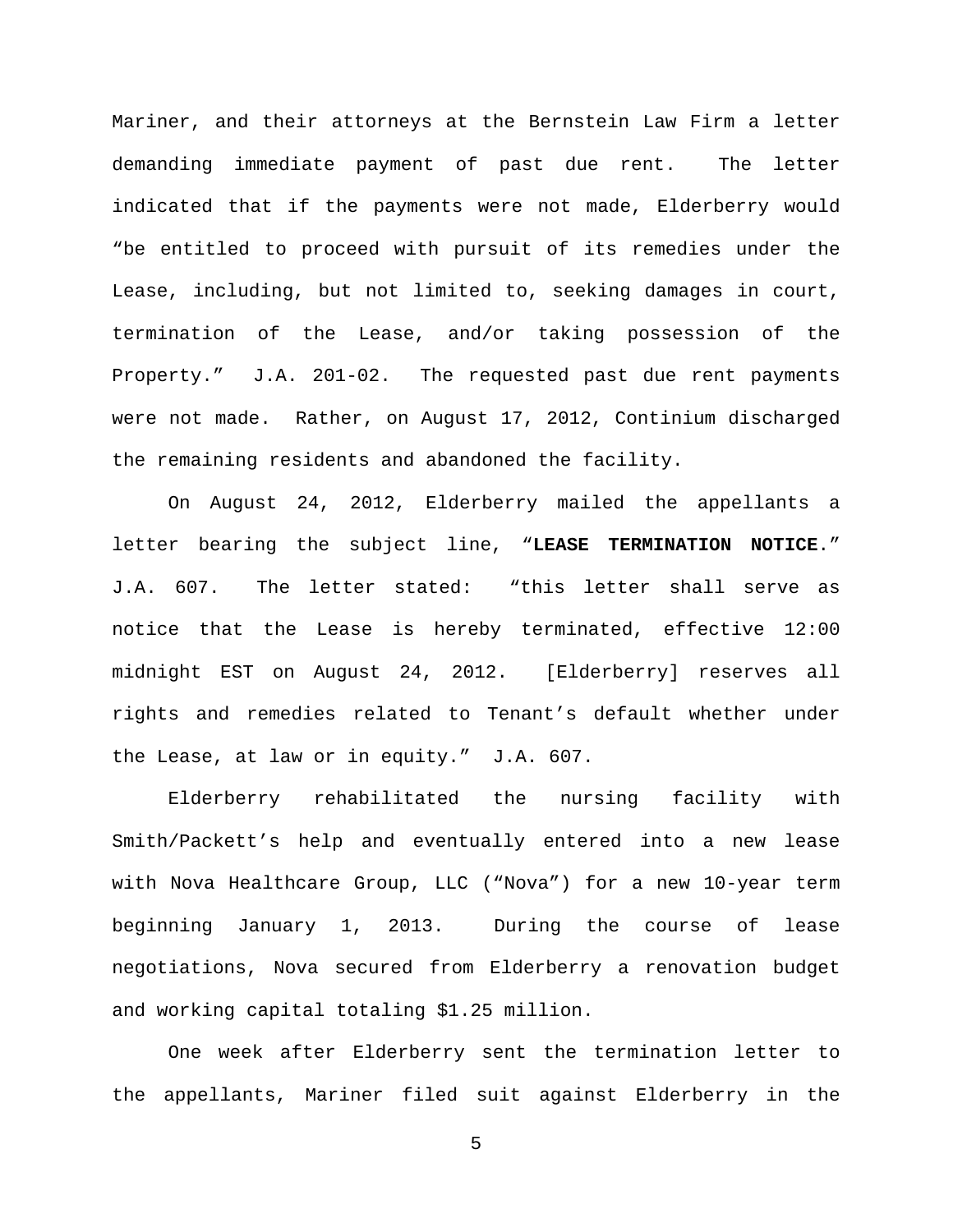Northern District of Georgia, seeking a declaration that the guaranty was unenforceable. Thereafter, Elderberry filed a breach of lease and breach of contract action against the appellants in the Western District of Virginia. Elderberry sought damages for accrued and future rent, as well as "costs, fees and expenses incurred by Elderberry to preserve and rehabilitate the property; fees and expenses incurred by Elderberry in hiring [Smith/Packett] . . . to locate a replacement tenant; sums expended by Elderberry to pay utilities, insurance premiums, and real property taxes; and attorney's fees and expenses." J.A. 7. This consolidated civil action followed.

The parties filed cross motions for summary judgment on Elderberry's breach of lease and breach of contract claims, and on Mariner's claim that the guaranty issued in connection with the lease assignments to FMSC and Continium was void under the Georgia statute of frauds. Although the district court denied both summary judgment motions, it held that the guaranty was valid. After the subsequent bench trial, the district court ruled in favor of Elderberry on all claims, and concluded that Elderberry is entitled to damages in the amount of \$2,742,029.50, plus pre- and post-judgment interest at the rate of 0.13%. J.A. 803-06. The damages award includes: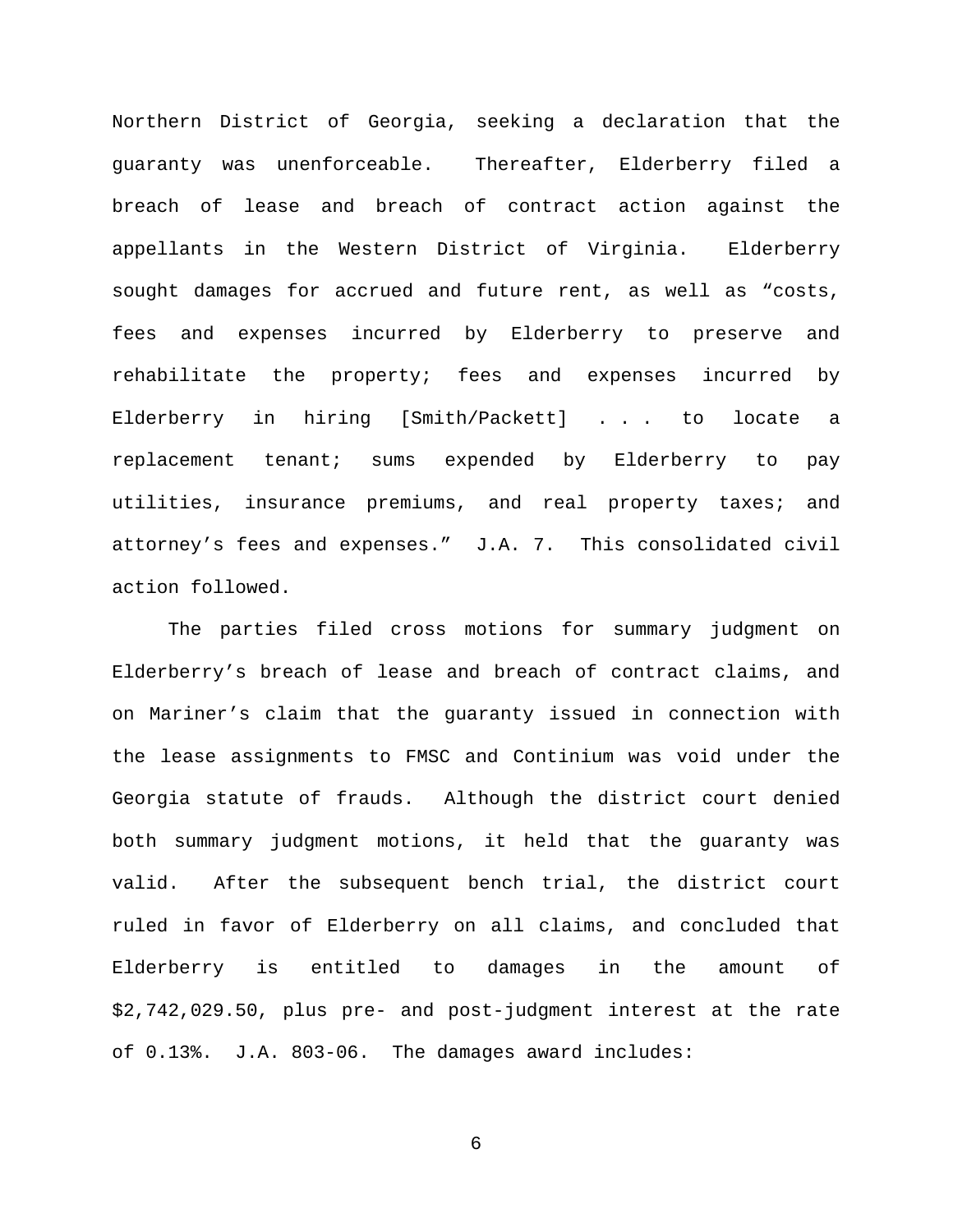(1) unpaid rent for the period from April 2012 through August 2012 . . . ; (2) unpaid rent from the period September 2012 though February 2013 . . . ; (3) a rent<br>shortfall from March 2013 though April 2017; shortfall from March 2013 though April 2017; (4) unpaid taxes, utilities, and insurance premiums for the period from August 2012 through February 2013 . . . ; (5) maintenance fees paid during that same period . . . ; (6) payments for architectural and construction services. . . to bring the Facility up to the fire code standards required by the fire marshal;  $(7)$ . . . payments to Nova [for renovations and working capital] . . . ; (8) [the signing fee to capital] . . . ; (8) [the signing fee to Smith/Packett] . . . ; and (9) [the value fee to Smith/Packett].

J.A. 793 (footnote omitted).

The appellants timely appealed.

# **II.**

Our review of a district court's grant of summary judgment is de novo. French v. Assurance Co. of Am., 448 F.3d 693, 700 (4th Cir. 2006). "Summary judgment is appropriate when there is no genuine issue of material fact and the moving party is entitled to judgment as a matter of law." Id. And, "[w]e review a district court's judgment entered after a bench trial under a 'mixed standard of review.' Under this standard, we review the district court's findings of fact for clear error and conclusions of law de novo." Perez v. Montaire Farms, Inc., 650 F.3d 350, 363 (4th Cir. 2011) (citation omitted). Our review of the district court's conclusions of law extends to its interpretations of written contracts. See FindWhere Holdings,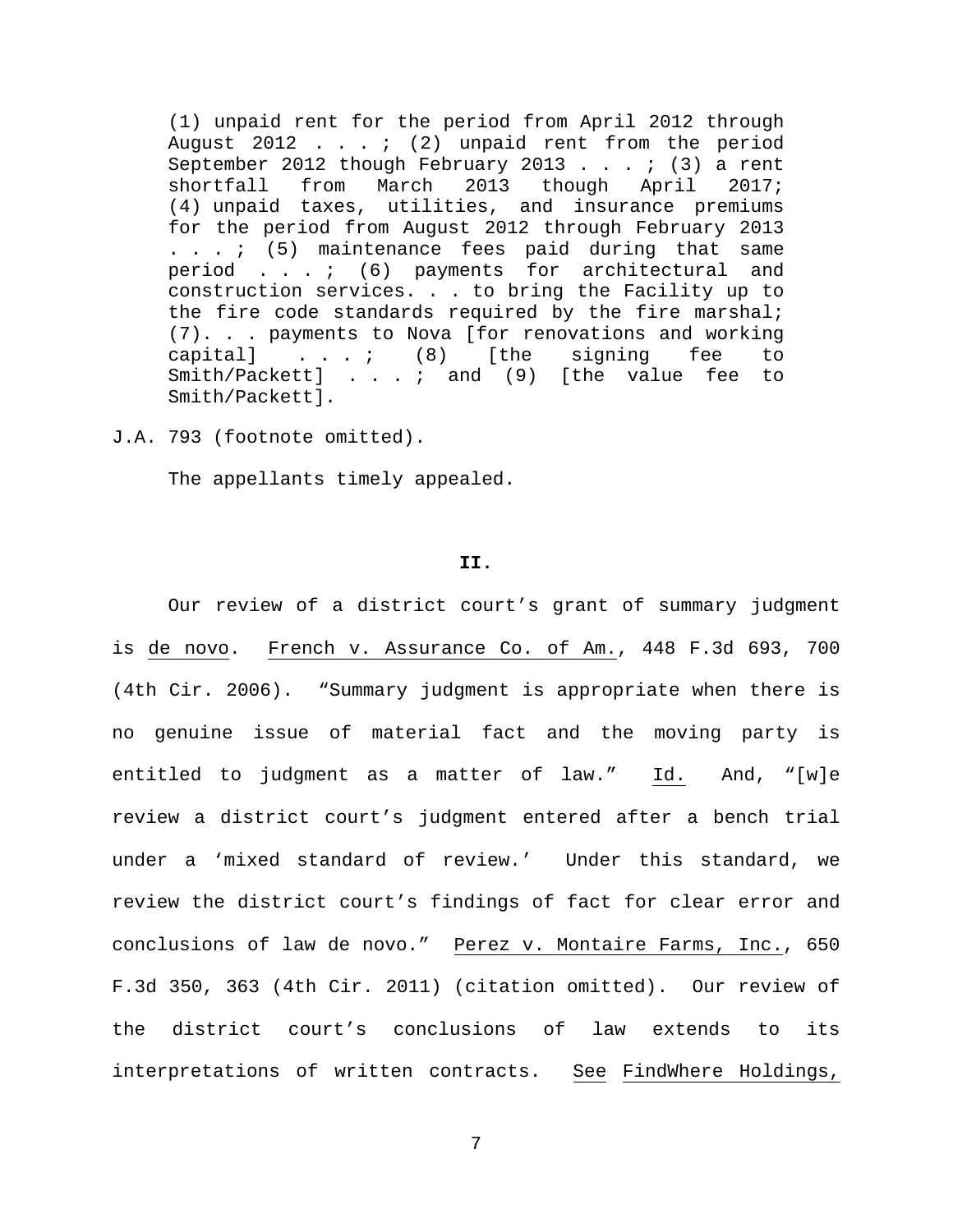Inc. v. Sys. Env't Optimization, LLC, 626 F.3d 752, 755 (4th Cir. 2010).

The appellants make three arguments. First, they argue that the district court erred in awarding damages that accrued after Elderberry terminated the Lease.<sup>[4](#page-7-0)</sup> Second, they contend that Virginia law precludes awards for speculative damages, and thus the district court's inclusion of the \$375,000 value fee in the damage award was erroneous. Finally, the appellants challenge the district court's legal conclusion that the guaranty satisfies the Georgia statute of frauds.

#### **III.**

The lease states, and the parties agree, that it is governed by Virginia law. We thus look to Virginia law to construe the lease. In doing so, we consider two broad categories of damages flowing from the lease: rent, and nonrent damages.

#### **A.**

We first address what portion of accrued or future rent Elderberry is entitled to receive as part of its damages award. This Circuit has previously observed that

<span id="page-7-0"></span> <sup>4</sup> "[Appellants] concede that Living Centers is liable for unpaid rent for the period from April 2012 though August 24, 2012." J.A. 794 n.14.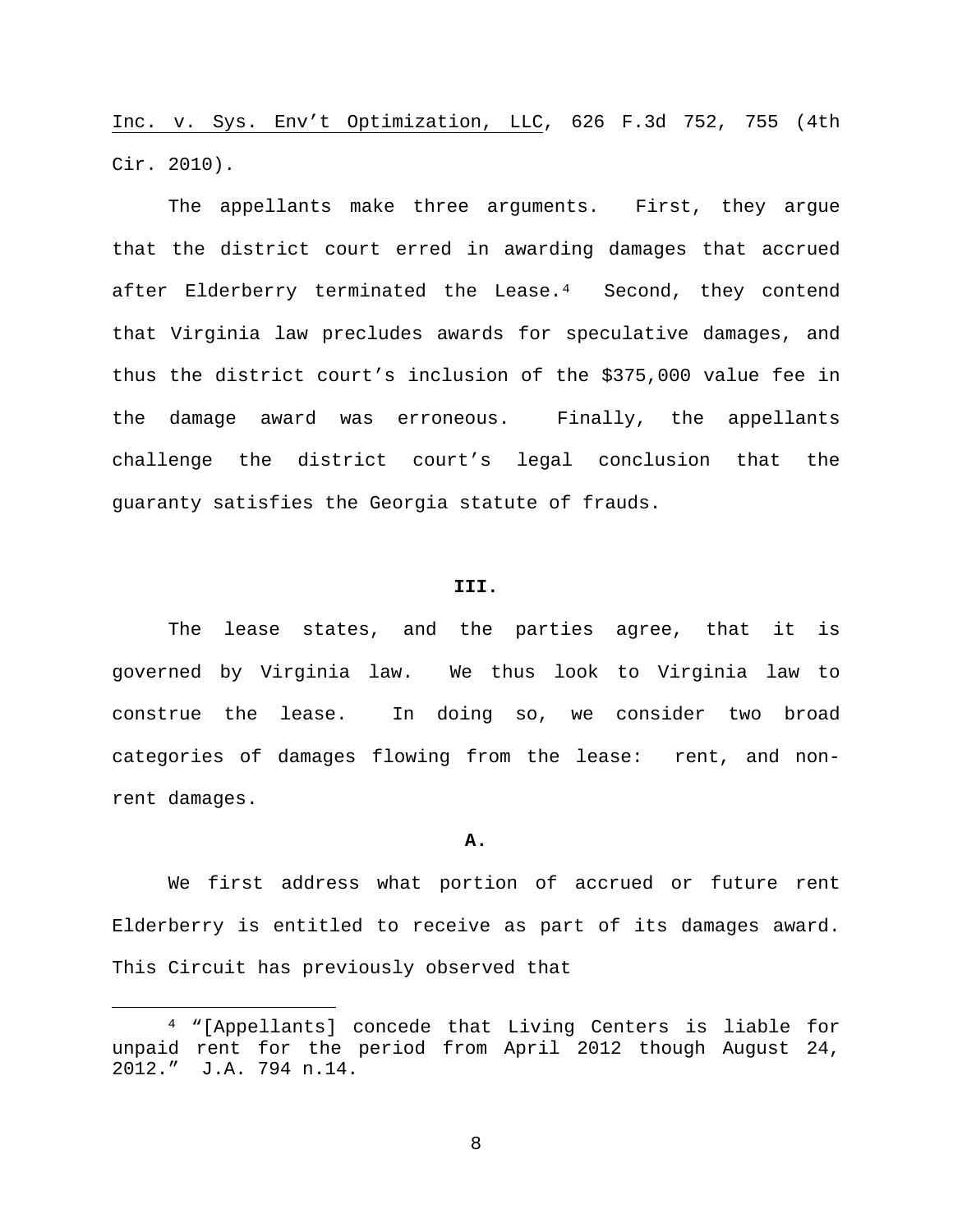when a tenant abandons leased property during the term, the Supreme Court of Appeals of Virginia has held that the landlord is permitted, at his option, either (1) to refuse to accept the tenant's surrender, do nothing and sue for accrued rents, or (2) to reenter the premises and accept the tenant's surrender, thereby terminating the lease and releasing the tenant from further liability on the lease.

tenBraak v. Waffle Shops, Inc., 542 F.2d 919, 924 (4th Cir. 1976) (footnote omitted) (citing Crowder v. Virginian Bank of Commerce, 103 S.E. 578 (Va. 1920)). In other words, when a tenant abandons a lease, a landlord may sue for rent due on the balance of the lease term only if the landlord does not terminate the lease. See id.; Crowder, 103 S.E. at 579. The choice belongs to the landlord. Crowder, 103 S.E. at 579 ("The landlord [is] under no obligation to resume possession of the premises which ha[ve] been wrongfully abandoned, and ha[s] the right to refuse such possession and to hold the tenant liable under the contract.").

Although Virginia law "thus does not provide for recovery of future damages for the lessor's losses arising from the abandonment of a contract of lease, . . . the parties are not barred from providing for such a recovery through forfeiture provisions in the lease." tenBraak, 542 F.2d at 924-25. Any such provisions "must be strictly construed." Id. at 925. As the Virginia Supreme Court has stated, "[t]he prevailing rule is that parties to a contract may provide the remedy that will be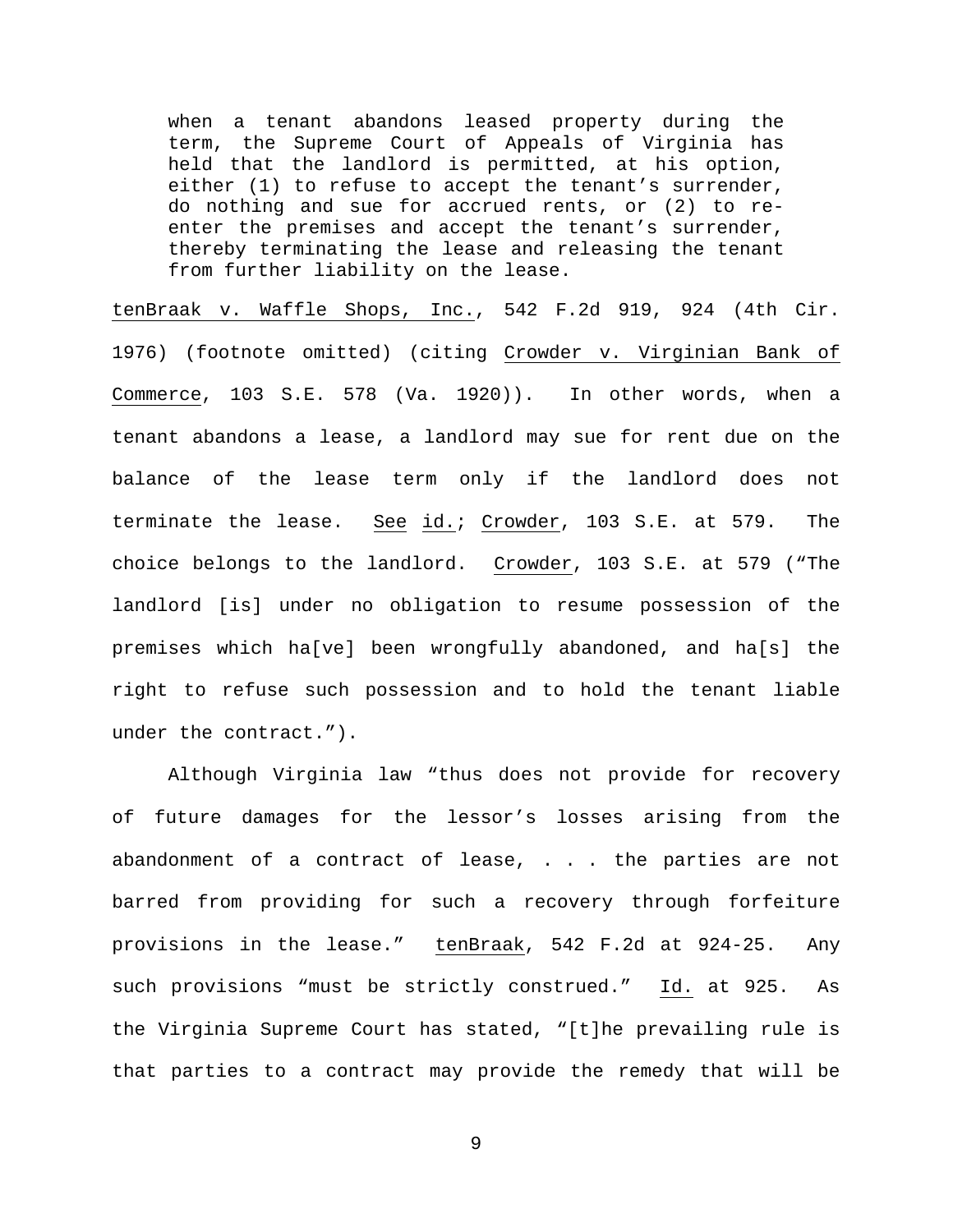available to them in case a breach occurs so long as the remedy provided is not contrary to the law or against public policy." Bender-Miller Co. v. Thomwood Farms, Inc., 179 S.E.2d 636, 638 (Va. 1971). And "the remedy provided will be exclusive of other possible remedies only where the language employed in the contract clearly shows an intent that the remedy be exclusive." Id. Additionally, "the intent of the parties as expressed in their contract controls," and "[i]t is the court's responsibility to determine the intent of the parties from the language they employ." Id. at 639.

Here, the relevant provision of the lease,  $\P$  7(3), reads as follows:

#### 7. **RIGHTS IN DEFAULT.**

. . . .

(3) The remedies of the Lessor for any Default by the Lessee shall include the following:

(a) Upon any Default by the Lessee and at any time thereafter, the Lessor may give written notice to the Lessee that the Lessor elects to terminate this Lease upon a specific date not less than thirty (30) days after mailing of such notice. This Lease shall then be terminated on the date so specified.

(b) Upon an uncured Default by the Lessee, and notice from the Lessor, the Lessor may reenter and resume possession of the Property. The Lessor, at the Lessor's option, may remove persons and property from the Property and may store the property in a public warehouse or elsewhere at the expense or for the account of the Lessee without liability for any damage on such removal. The Lessor's reentry shall not be deemed either an acceptance or a surrender of this Lease or a termination thereof. It is expressly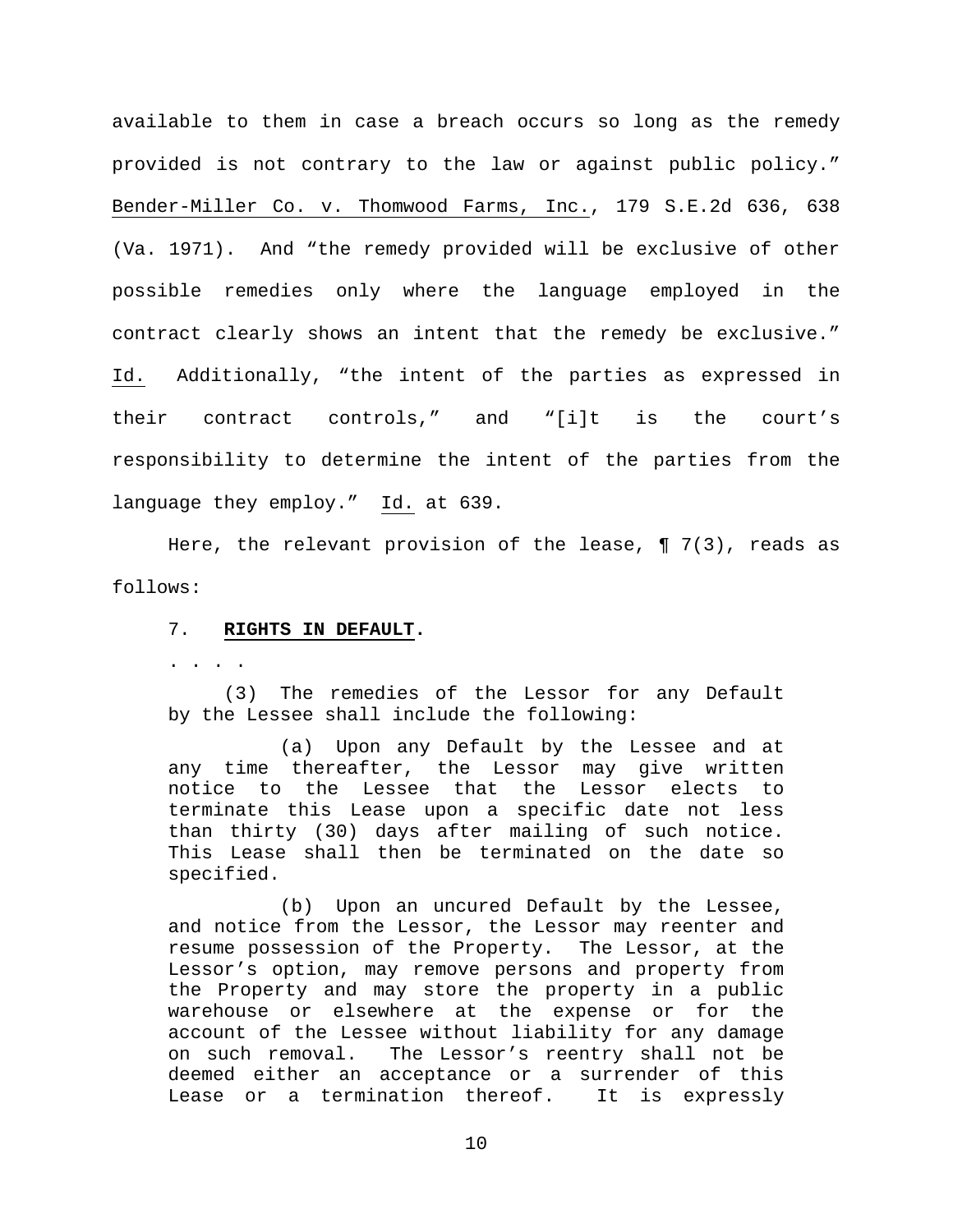understood and agreed that in the event of the reentry by the Lessor by reason of a default of the Lessee, the Lessee shall nevertheless remain liable for the Rent and also for the taxes and insurance premiums payable by the Lessee as provided in this Lease, for the balance of the term herein originally demised.

. . . .

(d) The rights given to the Lessor herein are in addition to any rights which may be given to the Lessor by statute or otherwise.

J.A. 172. Elderberry urges us to conclude that its rights under the above provision are cumulative and that it thus had the right to simultaneously (1) reenter and relet the facility, and (2) terminate the lease and seek from the appellants rent due for the balance of the term. To be sure, the above excerpt provides that Elderberry's rights in the event of a default "shall include the following." Id. There is no language suggesting that Elderberry must choose either to terminate the lease as provided by  $\P$  7(3)(a), or to reenter the premises and hold the tenant liable for future rent and other fees as provided by  $\P$  7(3)(b). Nor are the various subparagraphs under lease ¶ 7 separated by the disjunctive word "or."

That said, Elderberry's reading of the lease is not convincing. First, remedy provisions providing for future rent "must be strictly construed." tenBraak, 542 F.2d at 925. And in construing remedy provisions, courts must have "due regard for the rule that [the lease] must be construed most strongly against the lessor." Va. Lumber & Extract Co. v. O.D. McHenry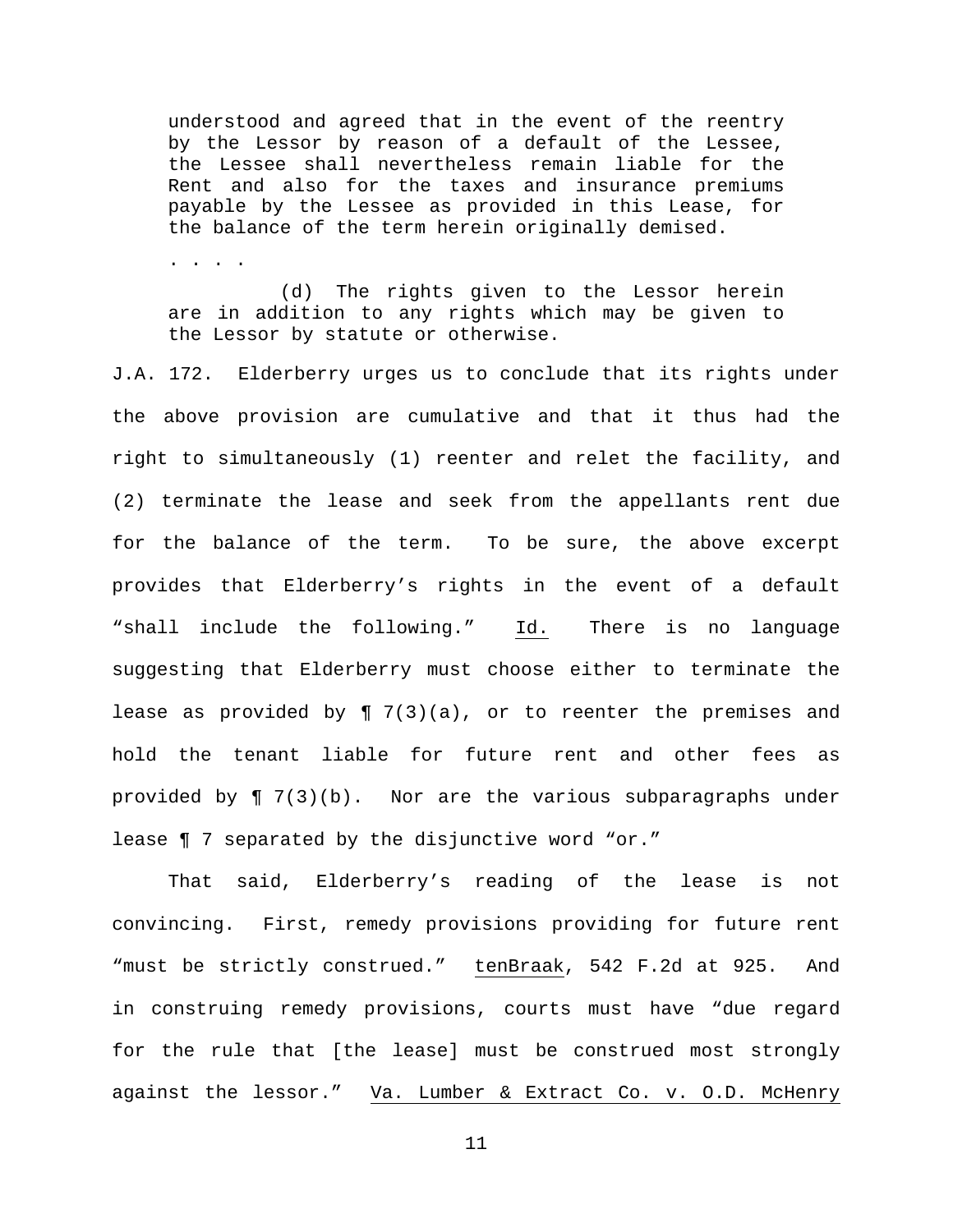Lumber Co., 94 S.E. 173, 174 (Va. 1917). Here, ¶ 7(3) of the lease does not affirmatively state that the remedial provisions are cumulative. Rather, ¶ 7(3)(b) explicitly provides: "The Lessor's reentry shall not be deemed . . . a termination" of the lease. J.A. 172 (emphasis supplied). And it is only under ¶ 7(3)(b), "in the event of the reentry," that the lessee remains liable for future rent and fees. This language puts  $\P$  7(3)(a) and  $\P$  7(3)(b) in tension with one another. Whereas ¶ 7(3)(a) explicitly terminates the lease contract, ¶ 7(3)(b) explicitly leaves the terms of the lease contract and the possibility of receiving future rent and fees in place. It does not make sense to allow simultaneously the termination of the lease and continued application of the lease. The better reading, and the one we adopt here, is that upon exercising its right to terminate the lease, Elderberry extinguished any right that it had to future rent.

Elderberry argues that we should follow the Virginia rule that a remedy provided for breach of a contract "will be exclusive of other possible remedies only where the language employed in the contract clearly shows an intent that the remedy be exclusive." Bender-Miller, 179 S.E.2d at 638. In advancing its argument, Elderberry focuses on whether the remedies provided within the lease are exclusive of one another. Bender-Miller, by contrast, focuses on whether the remedies provided in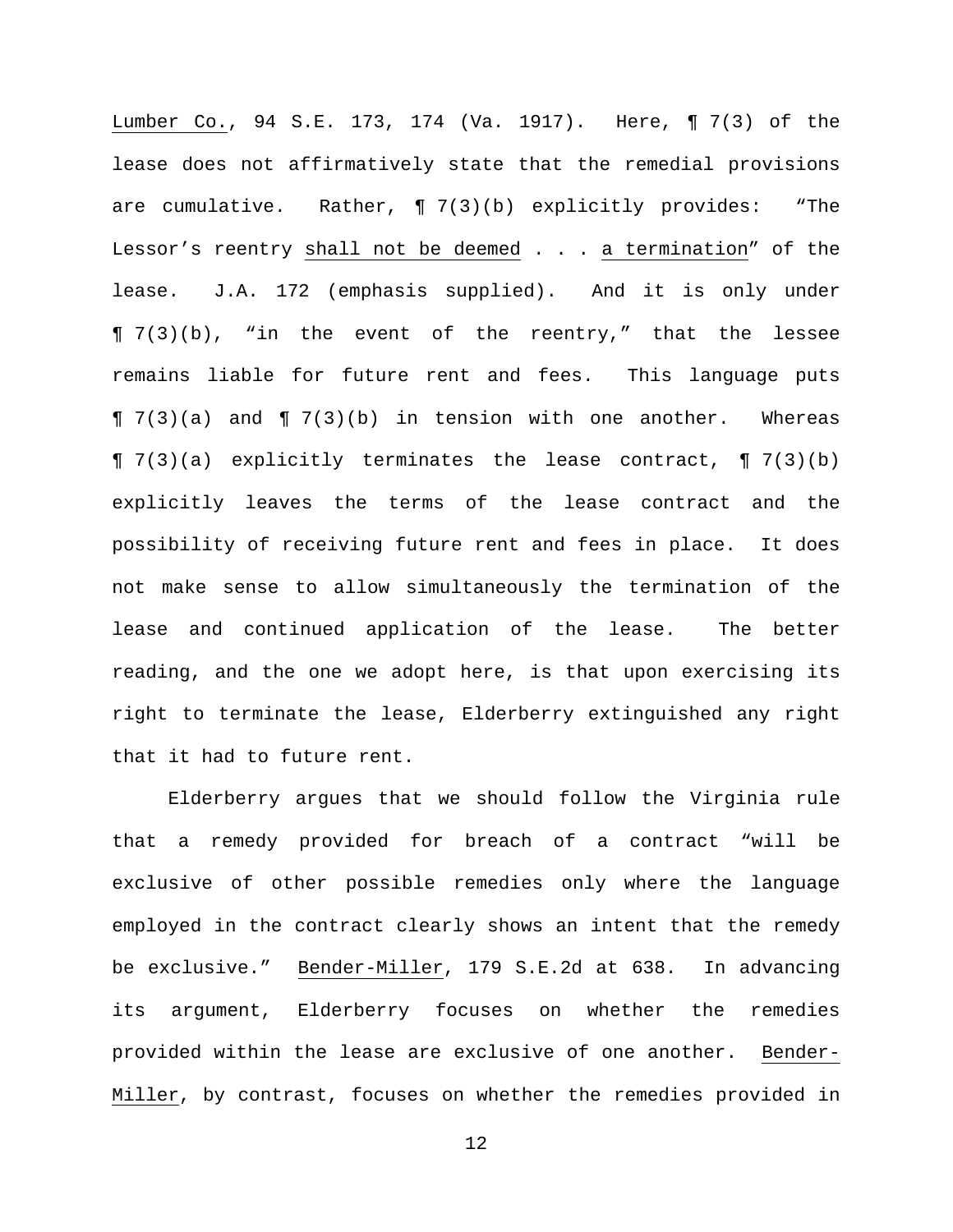a contract are exclusive of extra-contractual remedies. In that case, the Virginia Supreme Court addressed whether the parties "intended by virtue of" a certain contract provision "that the remedy provided therein be exclusive of other remedies allowed by law." Id. at 639 (emphasis added); see also Va. Dynamics Co. v. Payne, 421 S.E.2d 421, 423 (Va. 1992) (observing that even if a lessor could "contract[] away" a statutory right, "the lessor's statutorily created right . . . would have to be expressly waived"); Atlas Mach. & Iron Works, Inc. v. Bethlehem Steel Corp., 986 F.2d 709, 713 (4th Cir. 1993) (permitting bankruptcy as a remedy to a breach of contract where the contract did not explicitly state that the remedy stated therein was exclusive). Our reading of Virginia case law suggests that there is a presumption against excluding statutory or legal rights absent a clear waiver of such rights, and our construction of the lease here comports with that presumption. Although our reading of the lease proscribes the collection of future rent and other fees in the event of termination, it does not proscribe the pursuit of any rights that Elderberry might have outside of those provided in the lease itself. Indeed, as quoted above, ¶ 7(3)(d) provides that "[t]he rights given to the Lessor herein are in addition to any rights which may be given to the Lessor by statute or otherwise." J.A. 172.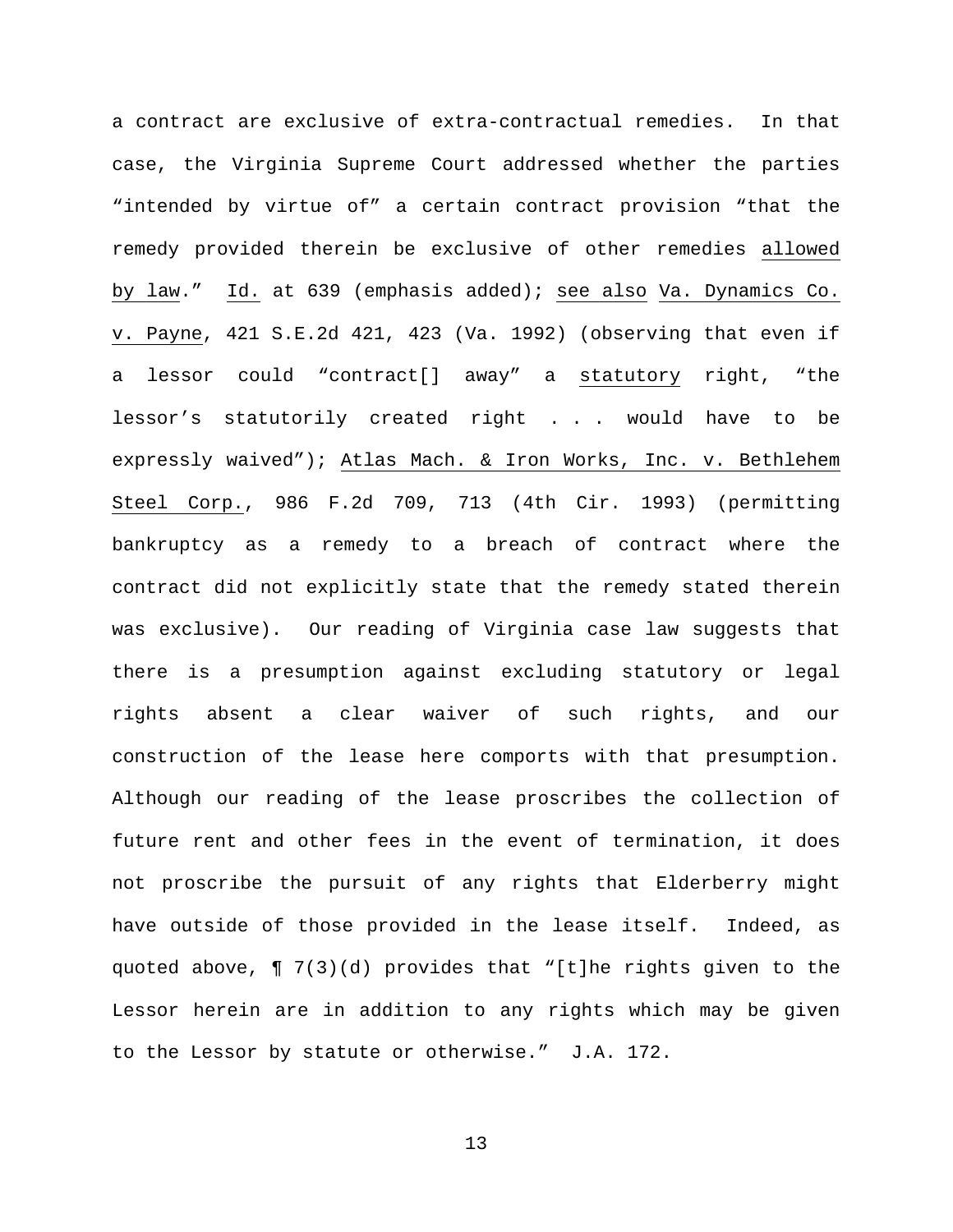In light of the foregoing, we hold that Elderberry lost its right to rent that accrued after it terminated the lease on August 24, 2012. Elderberry is, however, entitled to any rent that accrued prior to termination of the lease.

### **B.**

We turn next to non-rent damages. A landlord may, as Elderberry does here, seek compensation for a tenant's failure to return a leased facility in the required condition. See, e.g., Sharlin v. Neighborhood Theatre Inc., 167 S.E.2d 334 (Va. 1969). And the Supreme Court of Virginia long ago stated that when an action for breach of lease covenant "is brought after the end of the term, the measure of damages is still held to be such a sum as will put the premises in the condition in which the tenant is bound to leave them." Vaughan v. Mayo Milling Co., 102 S.E. 597, 601 (Va. 1920) (quoting Watriss v. First Nat'l Bank of Cambridge, 130 Mass. 343, 345 (1879)). "[T]his is true even if the repairs have not been made by the landlord." Sharlin, 167 S.E.2d at 338 (citing Vaughan, 102 S.E. at 602). Virginia's rule is in line with the general rule that

where a lease contains a provision or option giving the right or privilege of cancellation and the agreement is canceled in pursuance of the right or privilege thus given, such cancellation does not extinguish liabilities that have already accrued under the lease, regardless of whether the liability is that of the party who exercised the option to cancel the agreement or is the liability of the party against whom cancellation was made. Such cancellation of the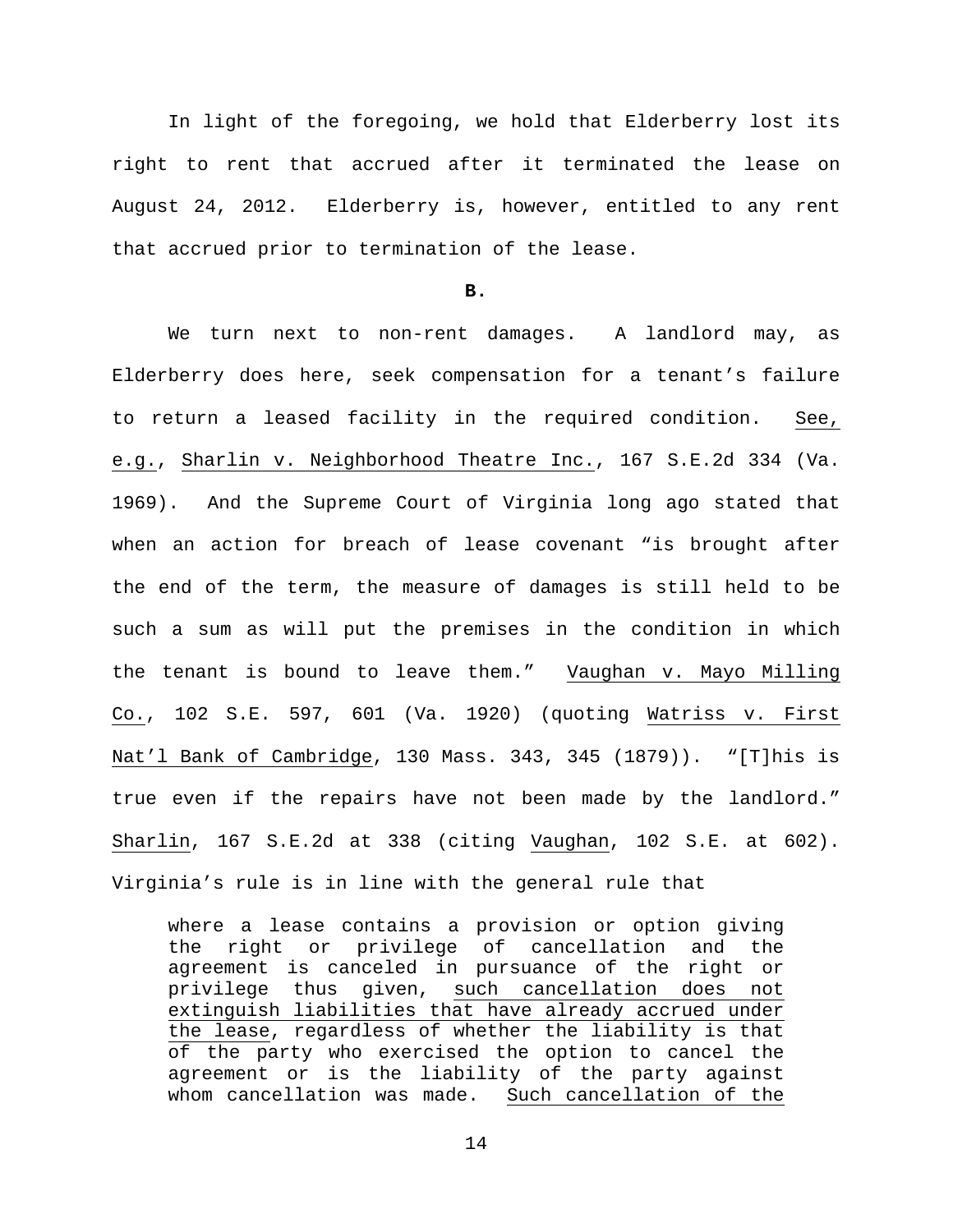lease does, however, terminate liabilities to accrue in the future, such as rent, except where by express provision in the lease termination is not to affect the accrual of such liabilities.

49 Am. Jur. 2d Landlord and Tenant § 204 (emphasis added) (footnote omitted). Accordingly, upon termination of a lease, a landlord is entitled to recover liabilities accrued up to the point of termination.

Aside from rent payments, the lease here includes covenants requiring the lessee to pay for utility services, sales and use taxes, general real estate taxes and special assessments, and insurance premiums. See J.A. 165 (Lease ¶ 3). Moreover, the lease provides:

Lessee will keep the Property and any and all buildings and improvements (including inside and outside) which are now or may be erected or placed on said Property, in good order and repair subject to reasonable wear and tear at its sole cost and expense. All repairs and replacements shall be in quality and class at least equal to the original work. Lessee will pay when due all costs associated with any such repairs, replacements or other work undertaken by it,<br>and will not suffer any mechanic's and/or and will not suffer any mechanic's and/or<br>materialmen's liens to be maintained against the to be maintained against the Property.

J.A. 166 (Lease ¶ 4(2)). The lease additionally requires that the premises be returned to Elderberry "in the same condition as when demised to the Lessee, reasonable wear and tear and damage by fire or other casualty insured against being excepted." J.A. 167 (Lease ¶ 4(5)). Another provision states that the lessee "will comply with all lawful requirements of the Board of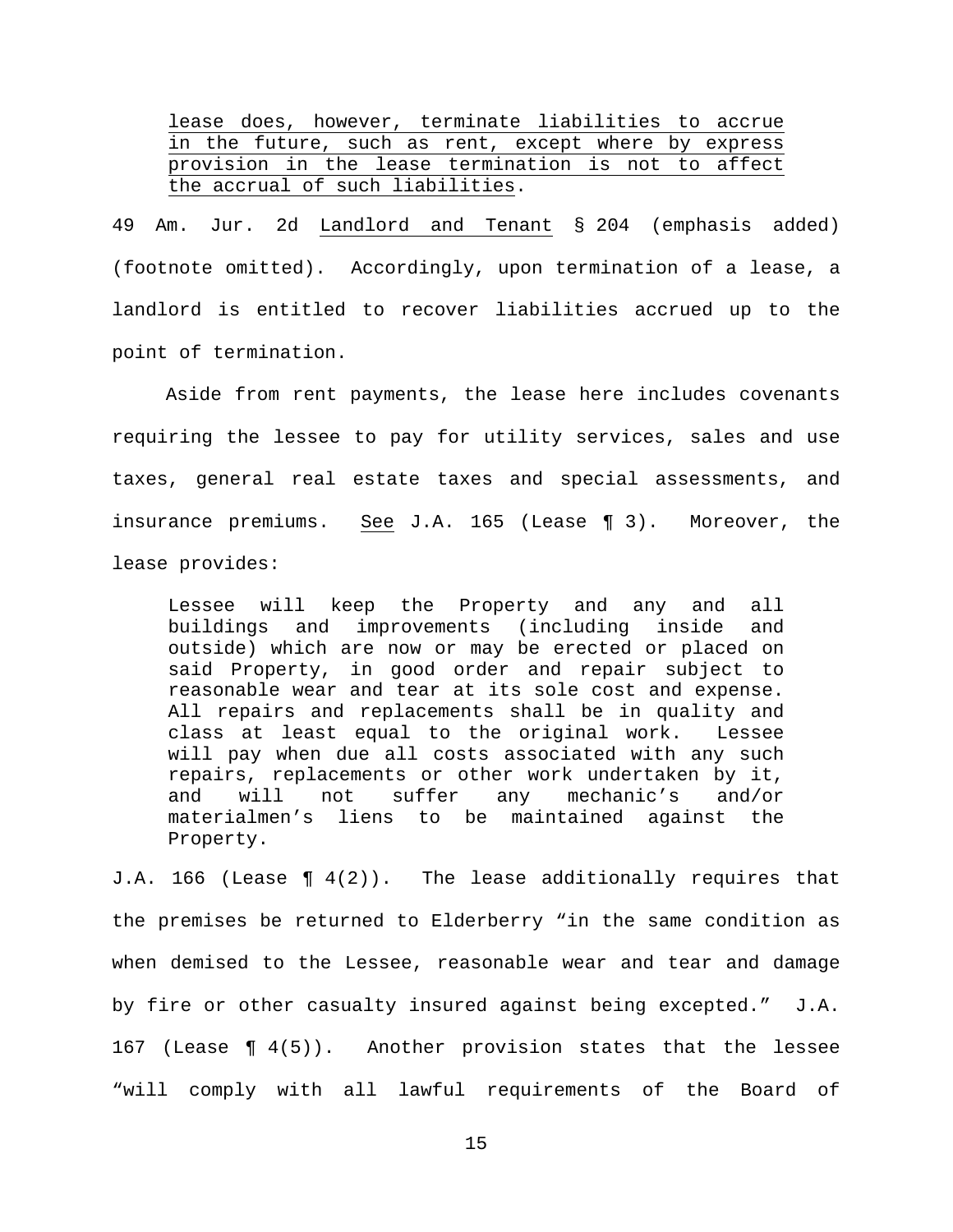Health, Police Department, Fire Department, Municipal, State and Federal authorities."  $J.A. 167$  (Lease ¶  $4(6)$ ). Each of these covenants serves as a source of damages that potentially accrued prior to the termination of the lease. Indeed, the district court relied on these provisions in determining several portions of the damages award.

Curiously, the appellants do not directly address whether they challenge the district court's inclusion of utility fees, maintenance fees, and the like in the damages award. They merely ask this Court to reduce the judgment to \$220,576.94, the amount of unpaid rent that accrued prior to the termination of the lease. While this request could be seen as an indirect challenge to the award of damages flowing from their breach of the covenants listed above and their failure to return the nursing facility in the required conditions, the appellants did not set forth arguments challenging the district court's factual findings or legal conclusions concerning accrued non-rent damages. They have thus waived any argument with respect to those non-rent damages that accrued prior to termination of the lease. See Carter v. Lee, 283 F.3d 240, 252 n.11 (4th Cir. 2002) ("[T]his Court normally views contentions not raised in an opening brief to be waived.").

In light of the foregoing, we hold that Elderberry is entitled to non-rent damages that accrued prior to termination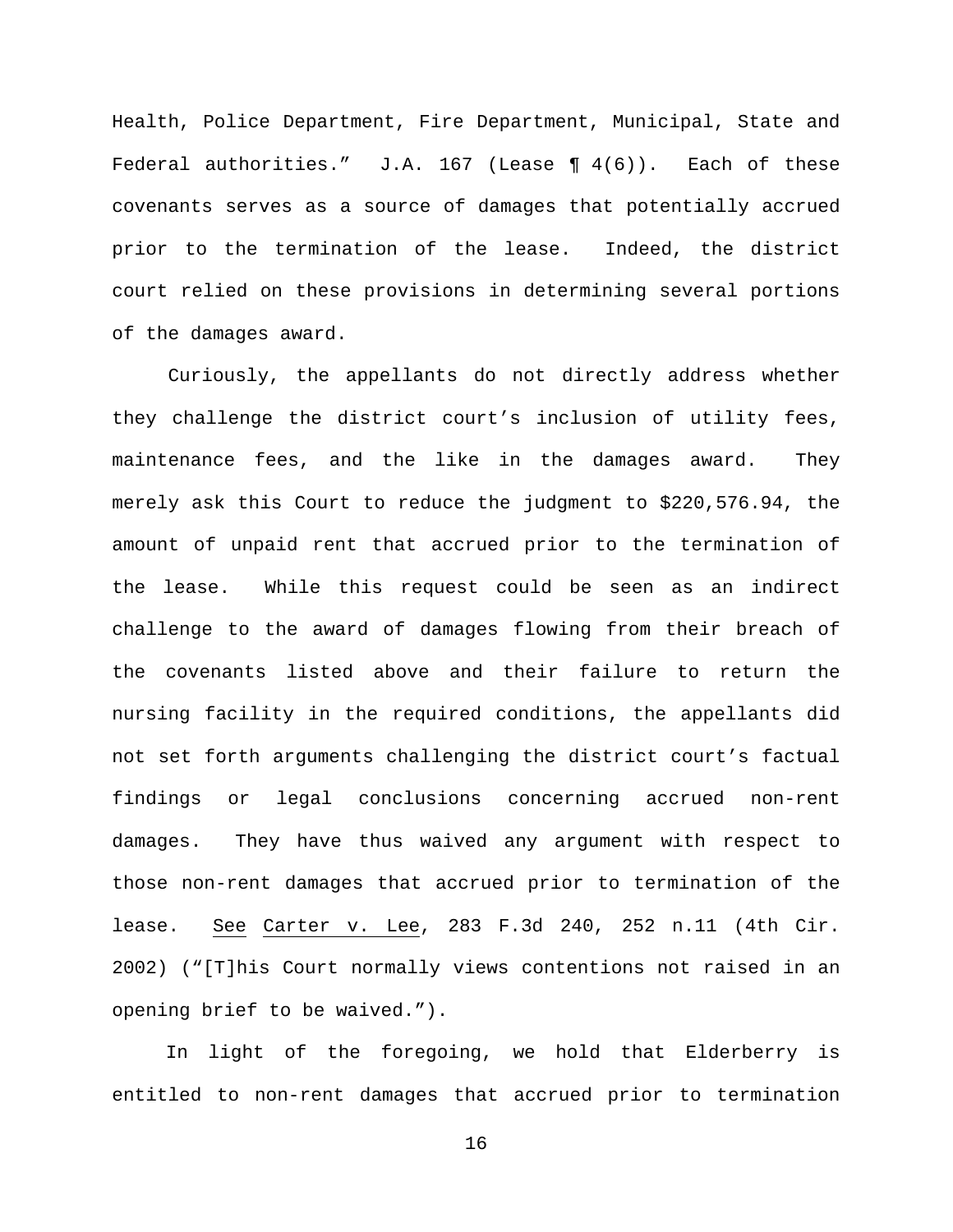of the lease. We therefore remand this case for the district court to recalculate rent and non-rent damages that accrued prior to August 24, 2012[.5](#page-16-0)

## **IV.**

The appellants argue that the district court erred in finding that the guaranty satisfies the Georgia statute of frauds.[6](#page-16-1) Under Georgia law, "[t]he statute of frauds requires

<span id="page-16-0"></span> <sup>5</sup> Because damages are restricted to those accruing prior to termination of the lease, we need not address the appellants' contention that the Smith/Packett \$375,000 value fee is speculative. By its terms, that payment necessarily accrued after termination of the lease and therefore cannot be part of the damages award. Indeed, Elderberry itself categorizes the value fee as future damages. See Resp. Br. of Appellee 25 n.9.

<span id="page-16-1"></span><sup>6</sup> The choice of law provision in the guaranty at issue here is blank. Because we are exercising diversity jurisdiction in this case, we must apply the choice of law principles of the state in which the case was filed. Klaxon Co. v. Stentor Elec. Mfg. Co., 313 U.S. 487, 496-97 (1941). While Mariner's declaratory judgment claims regarding the guaranty were filed in the Northern District of Georgia, those claims were transferred to the Western District of Virginia, and Elderberry's claims concerning the guaranty were also filed in Virginia. We need not concern ourselves with whether Virginia or Georgia choice of law rules apply, because under either analysis, we would conclude that Georgia law applies. This is because each state applies the rule of lex loci contractus. See Seabulk Offshore Ltd. v. Am. Home Assurance Co., 377 F.3d 408, 419 (4th Cir. 2004) (observing that in Virginia, questions of "interpretation of a contract are resolved according to the law of the state where the contract was made"); Ferrero v. Associated Materials Inc., 923 F.2d 1441, 1444 (11th Cir. 1991) ("[T]he Georgia conflict of laws rule for contracts . . . is<br>contractus."). And the final act necessary to effe And the final act necessary to effectuate the guaranty under either state's law, the signature by Mariner's (Continued)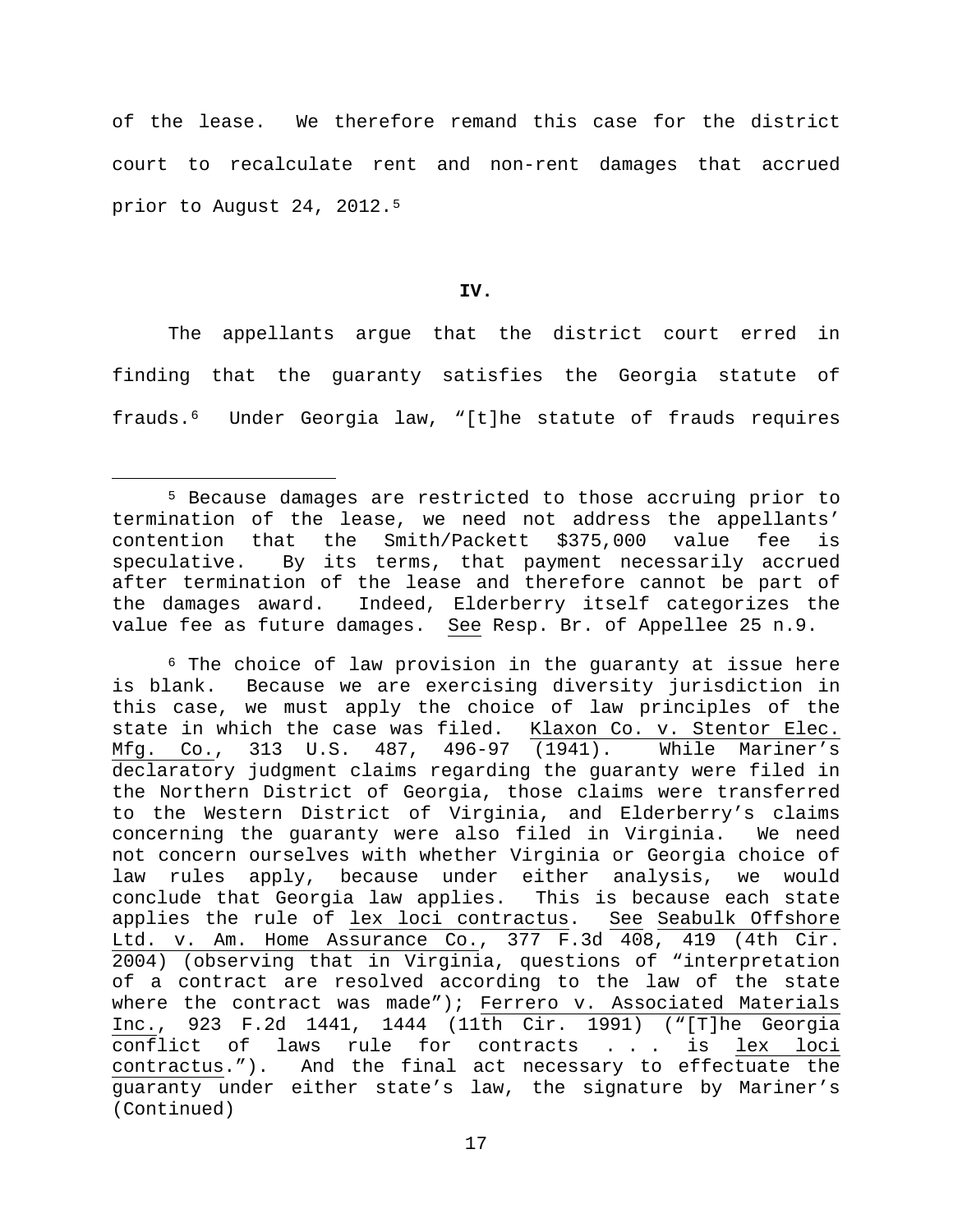that a promise to answer for another's debt, to be binding on the promisor, 'must be in writing and signed by the party to be charged therewith.'" John Deere Co. v. Haralson, 599 S.E.2d 164, 166 (Ga. 2004) (citation omitted). "This requirement has been interpreted to mandate further that a guaranty identify the debt, the principal debtor, the promisor, and the promisee." Id.; see also Lafarge Bldg. Materials, Inc. v. Thompson, 763 S.E.2d 444, 445 (Ga. 2014). The guaranty here identifies and is signed by the promisor: Mariner. However, as noted by the appellants, the guaranty includes several blanks where the parties were to have identified the landlord, original tenant, tenant, and the lease:

**FOR VALUE RECEIVED**, and in connection with the assignment and transfer of the rights of tenant under a certain Lease agreement, dated [\_\_\_\_\_\_\_\_\_], between **[LANDLORD]** ("Landlord") and **[TENANT]** ("Original Tenant"), as the same was assigned by Original Tenant to **[NEW TENANT]** ("Tenant"), pursuant to an Assumption and Assignment Agreement, dated [\_\_\_\_\_\_\_\_\_\_] (as further amended, modified or assigned, the "Lease"), covering certain premises known as **[FACILITY NAME AND ADDRESS]**, **Mariner Health Care, Inc.**, a Delaware

Ĩ.

representative, took place in Georgia. See Seabulk Offshore, Ltd., 377 F.3d at 419 ("Under Virginia law, a contract is made when the last act to complete it is performed."); Christian v. Bullock, 205 S.E.2d 635, 638 (Va. 1974) (applying law of state in which contract was executed); Gen. Tel. Co. of the Se. v. Trimm, 311 S.E.2d 460, 461 (Ga. 1984) ("In order to determine where a contract was made, the court must determine where the last act essential to the completion of the contract was done."). Neither party disputes the application of Georgia law.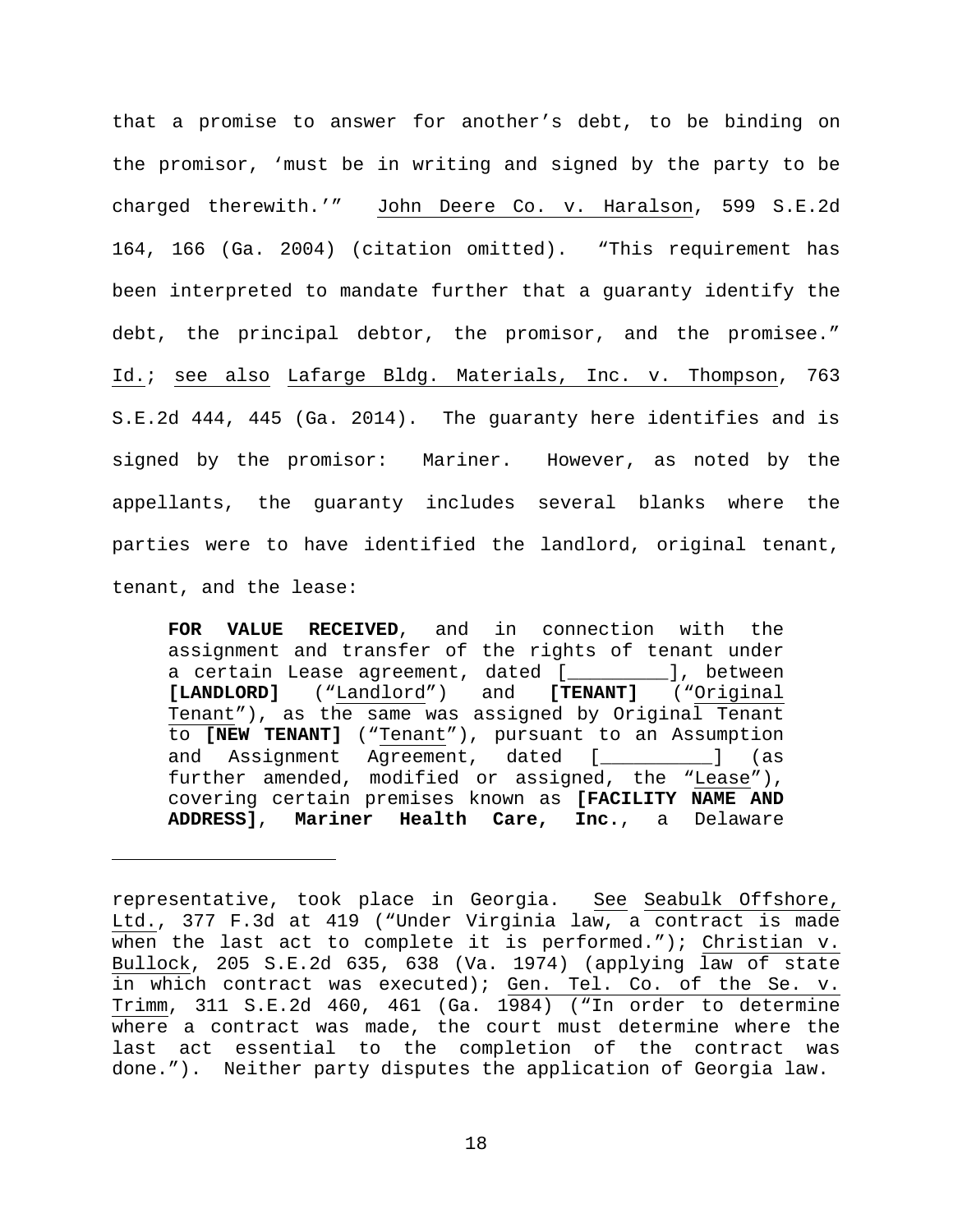corporation, the undersigned (hereinafter referred to as "Guarantor," whether one or more) hereby guarantees unto Landlord the full and prompt payment of the rent and all other sums and charges payable by Tenant under the Lease (hereafter collectively referred to as<br>"Obligations"). Guarantor hereby covenants that if Guarantor hereby covenants that if Tenant shall default in the payment of any of the Obligations, Guarantor shall pay the amount due to Landlord.

J.A. 196 (emphasis and blanks in original). The question is thus whether the guaranty nonetheless sufficiently identifies the debt, principal debtor, and promisee.

The Supreme Court of Georgia's recent decision in Lafarge Building Materials examined a situation in which a guaranty was "set off in a box at the bottom of the second page" of a credit application. 763 S.E.2d at 445. The guaranty identified the principal debtor simply as "the Applicant identified on page 1 of this Application for Credit." Id. The guaranty, however, incorporated the credit application by reference. Id. In reversing the Georgia Court of Appeals' conclusion that the guaranty did not satisfy the statue of frauds, the Georgia Supreme Court read the guaranty "in conjunction with the incorporated application, and with the word 'applicant' bearing its usual and common meaning." Id. at 447. While the court noted that "the better practice for lenders—the approach that can forestall extended litigation like this case—is to simply name the principal debtor directly in the guaranty," the court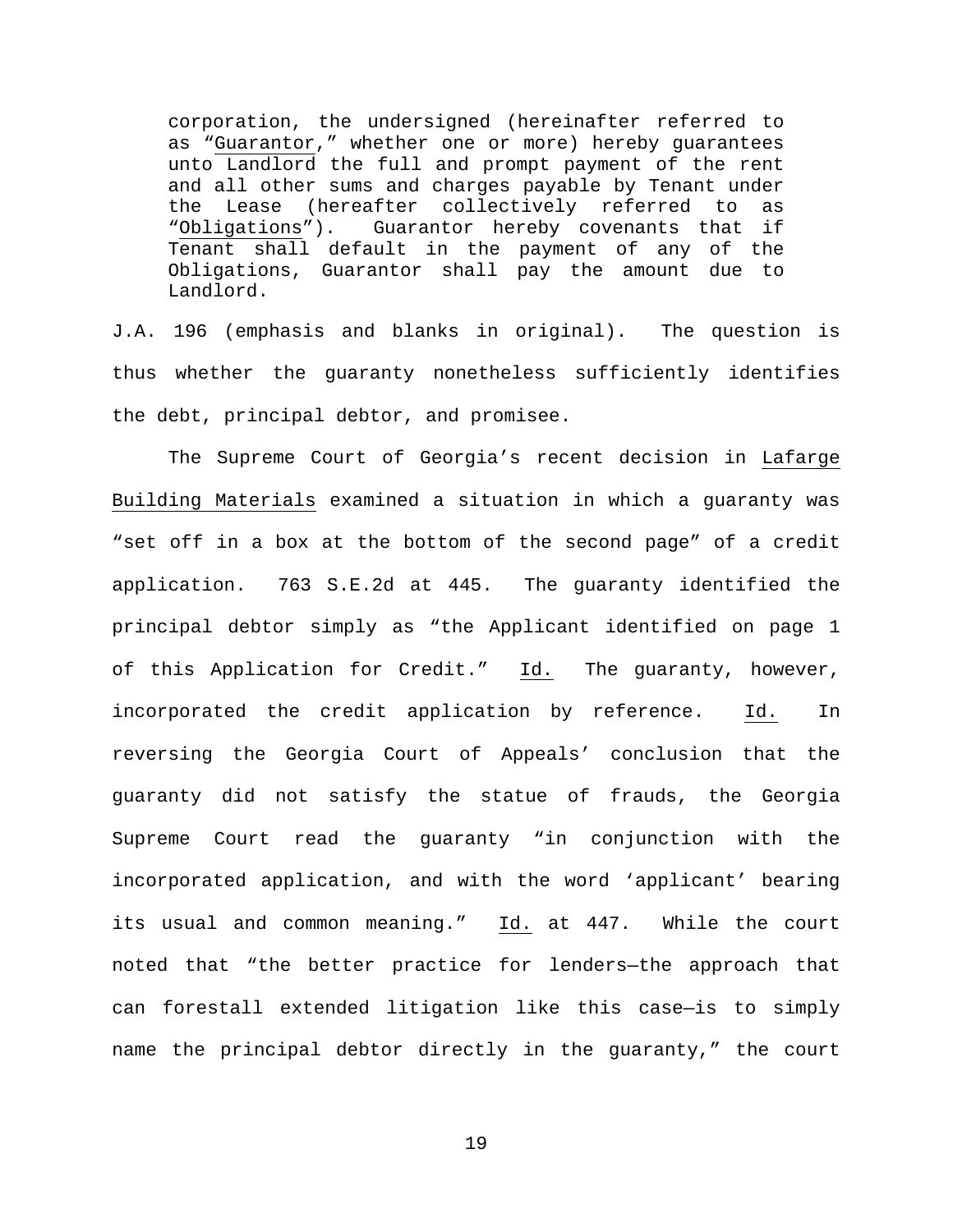nonetheless concluded that the guaranty satisfied the statute of frauds. Id.

In addition to approving the use of incorporated documents to sufficiently identify the terms of a guaranty, id. at 447, the Georgia Supreme Court has also recognized that  $\S$  24-3-3(a) of the Georgia code<sup>[7](#page-19-0)</sup> "authorizes the use of contemporaneously executed writings to provide necessary terms not contained in the document at issue, or to correct obvious errors in the document at issue." White House Inn & Suites, Inc. v. City of Warm Springs, 676 S.E.2d 178, 179 (Ga. 2009) ("[A] contemporaneously executed document can provide a property description missing from a contract for the sale of real property; establish the terms of a purportedly vague option agreement; establish and correct a misnomer; correct an 'obvious error'; or establish that the acceptance of an offer was conditional." (citations omitted)). In discussing the contemporaneous writings rule, the White House Inn court cited with approval C.L.D.F., Inc. v. The Aramore, LLC, 659 S.E.2d 695 (Ga. Ct. App. 2008). Id. There, the Georgia Court of Appeals construed a lease and guaranty together to correct a scrivener's error where "the Lease and the Guaranty were executed on the same date, at the same time, and at the same location" and

<span id="page-19-0"></span> <sup>7</sup> Formerly Ga. Code Ann. § 24-6-3.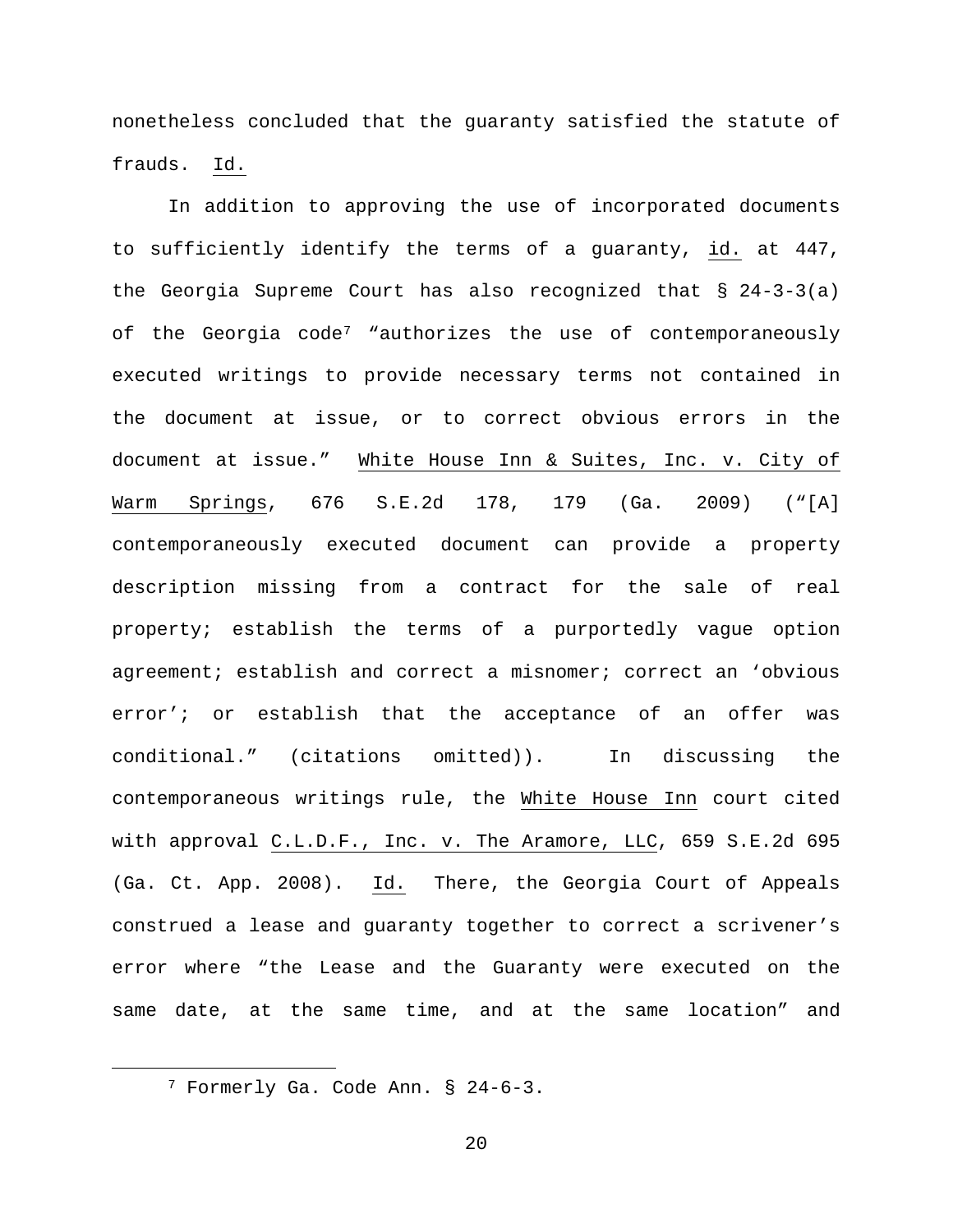"[t]he Guaranty was physically attached to the Lease and was identified as a 'special provision[] . . . attached . . . as [an] exhibit and . . . made a part of th[e] Lease.'" C.L.D.F., Inc., 659 S.E.2d at 696.

These cases and Georgia's contemporaneous writings rule suggest that omitting a required name or piece of information from a guaranty does not render the guaranty unenforceable if the omitted name or information can be readily ascertained when the guaranty is read in conjunction with documents incorporated by reference, or with documents physically attached to and contemporaneously executed with the guaranty. The guaranty in this case, though containing a significant number of blanks, is attached as Exhibit E to the lease amendment. Thus, we can construe the guaranty together with the lease amendment. And in the lease amendment, the parties agreed that Living Centers would be permitted to assign the lease to "Family Senior Care Holdings LLC or any of its subsidiaries or affiliates" without prior written permission from Elderberry so long as Mariner agreed to guarantee the lessee's obligations. J.A. 180. Reading the blanks in the guaranty together with the lease and the lease amendment, and giving the terms landlord, original tenant, and tenant their usual and common meanings, the guaranty sufficiently identifies Elderberry as the landlord and Living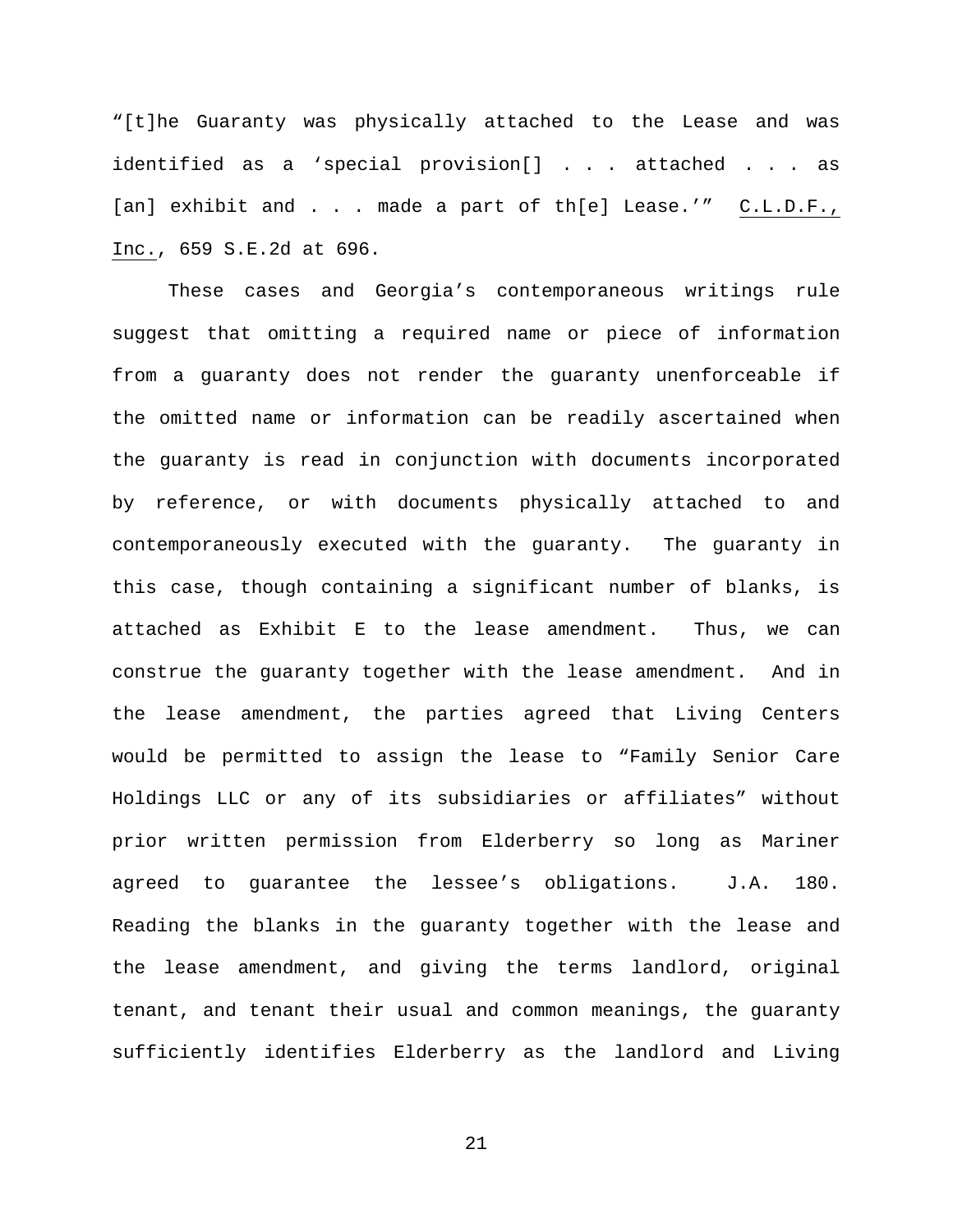Centers as the original tenant. $8$  See Lafarge Bldg. Materials, 763 S.E.2d at 447.

However, the blank in the guaranty representing the tenant (i.e., principal debtor) is not filled in with a specific entity, but rather with the descriptive phrase "Family Senior Care Holdings LLC or any of its subsidiaries or affiliates." Because the phrase "Family Senior Care Holdings LLC or any of its subsidiaries or affiliates" is, on its face, susceptible to more than one meaning, we find it to be ambiguous. See Horwitz v. Weil, 569 S.E.2d 515, 516 (Ga. 2002) ("Ambiguity in a contract is defined as duplicity, indistinctness or an uncertainty of meaning or expression."). And under Georgia law, we are permitted to consult parol evidence "to explain ambiguities in descriptions." L. Henry Enters., Ltd. v. Verifone, Inc., 614 S.E.2d 841, 844 (Ga. Ct. App. 2005) ("[W]hile the Statute of Frauds prohibits using parol evidence to supply completely missing terms, it does not prohibit using parol evidence to explain ambiguities in descriptions.").

<span id="page-21-0"></span> <sup>8</sup> We find it noteworthy that the appellants "volunteered or offered to provide a guaranty of Mariner Health" and wanted to "add that to the amendment in order to procure [Elderberry's] agreement to the assignment." J.A. 660; see also J.A. 663 ("A guaranty was offered by Mr. Gentry."). Not only that, but there is uncontradicted testimony in the record that the guaranty was actually "provided by Mr. Gentry" of Living Centers as part of the lease amendment negotiations. J.A. 663.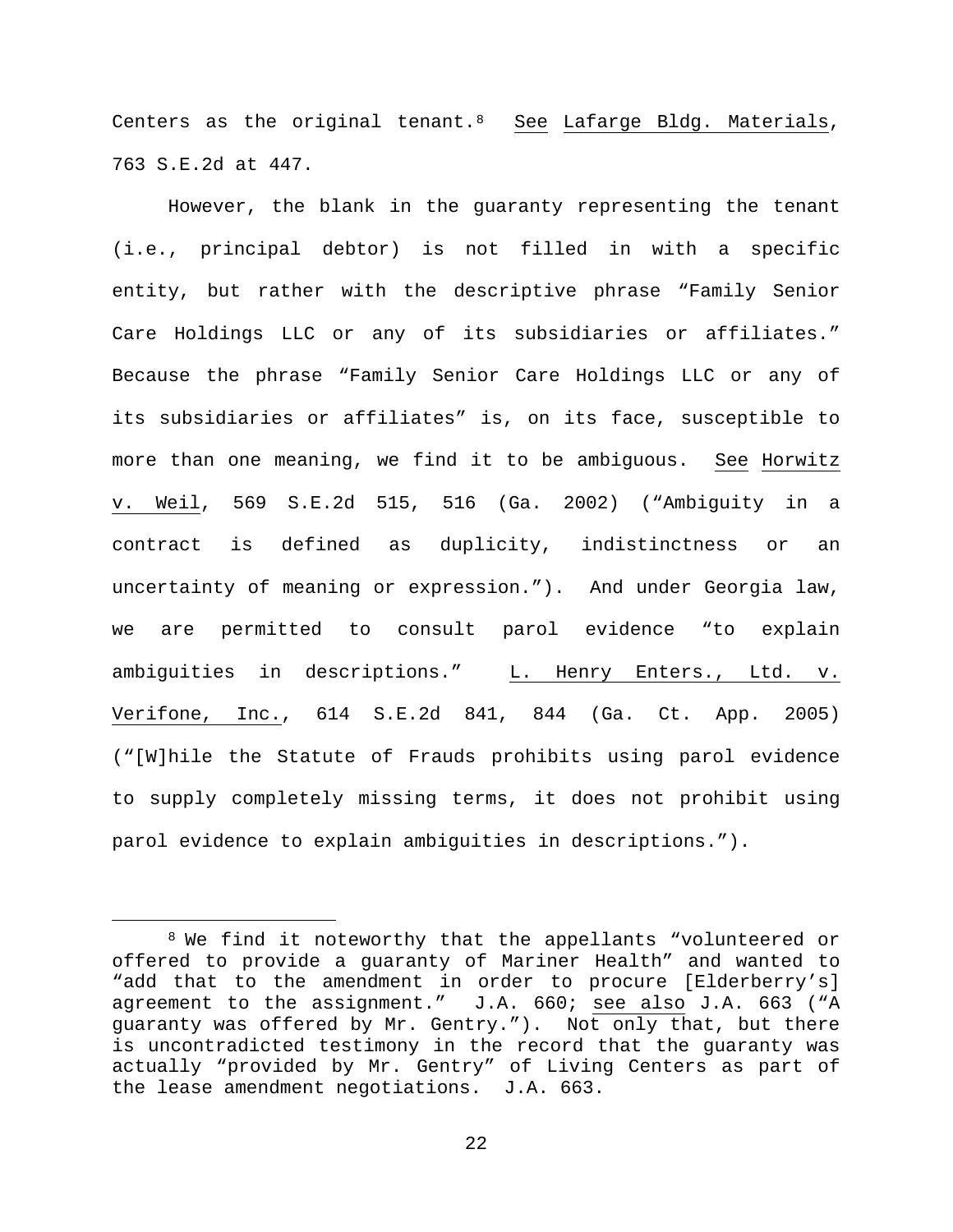Using the parol evidence rule here to consult extrinsic evidence, it is clear that the principal debtor at the relevant time was Continium. Living Centers first assigned the lease to FMSC, evidenced by a document entitled "Assignment and Assumption Agreement." J.A. 203. A document cited and quoted by the district court entitled "Assignment and Assumption of Contracts" then demonstrates that FMSC assigned the lease to Continium on November 1, 2011.<sup>[9](#page-22-0)</sup> Elderberry of Weber City, LLC v. Living Centers-Se., Inc., 958 F. Supp. 2d 623, 633 (W.D. Va. 2013). As shown above, Continium stopped paying rent after March 2012 until Elderberry terminated the lease on August 24, 2012. These are the relevant rent payments for which Continium was the principal debtor and for which Mariner guaranteed. Indeed, a September 9, 2011 letter sent to Elderberry by the appellants' attorneys reflects exactly that understanding. See J.A. 199 ("Notwithstanding this proposed assignment [from FMSC to Continium], it is intended that the Mariner Health Care, Inc. Lease Guaranty executed in conjunction with the First Amendment to the Lease Agreement dated June 19, 2006, shall remain in full

<span id="page-22-0"></span><sup>&</sup>lt;sup>9</sup> We note that the parol evidence rule, unlike the contemporaneous writings rule, does not require the extrinsic<br>evidence to have been prepared at the same time. See, e.g., evidence to have been prepared at the same time. McKinley v. Coliseum Health Grp., LLC, 708 S.E.2d 682, 684–85 (Ga. Ct. App. 2011) (affirming the trial judge's use of parol evidence to grant summary judgment where parol evidence consisted of deposition testimony taken subsequent to the execution of the contract).